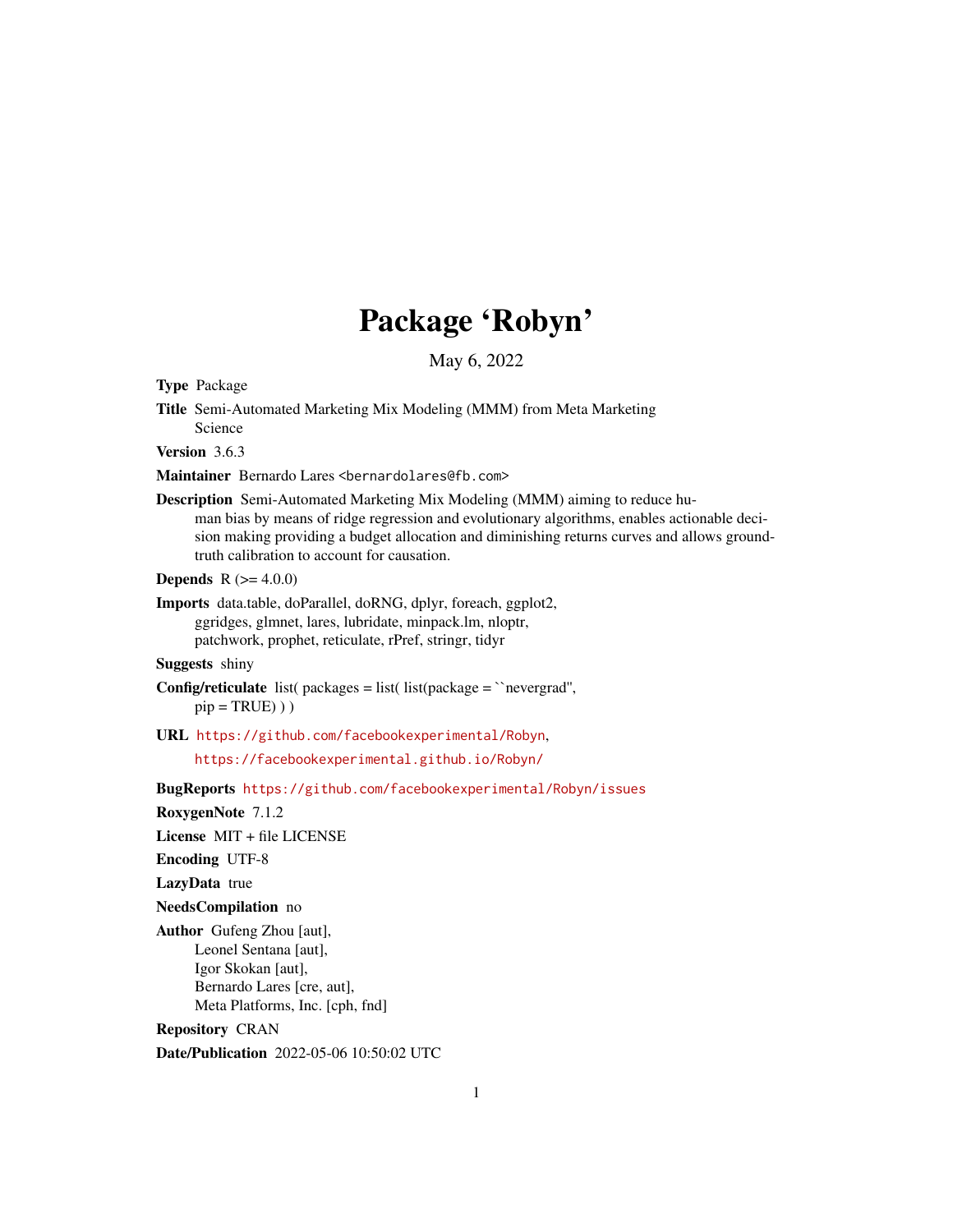# <span id="page-1-0"></span>R topics documented:

|       |                                                                                                           | $\overline{2}$ |
|-------|-----------------------------------------------------------------------------------------------------------|----------------|
|       |                                                                                                           | $\overline{4}$ |
|       |                                                                                                           | $\overline{5}$ |
|       |                                                                                                           | 6              |
|       |                                                                                                           | -6             |
|       |                                                                                                           | $\overline{7}$ |
|       |                                                                                                           |                |
|       |                                                                                                           |                |
|       |                                                                                                           |                |
|       |                                                                                                           |                |
|       |                                                                                                           |                |
|       |                                                                                                           |                |
|       |                                                                                                           |                |
|       |                                                                                                           |                |
|       |                                                                                                           |                |
|       |                                                                                                           |                |
|       |                                                                                                           |                |
|       |                                                                                                           |                |
|       |                                                                                                           |                |
|       |                                                                                                           |                |
|       |                                                                                                           |                |
|       | robyn update $\ldots \ldots \ldots \ldots \ldots \ldots \ldots \ldots \ldots \ldots \ldots \ldots \ldots$ |                |
|       |                                                                                                           |                |
|       |                                                                                                           |                |
| Index |                                                                                                           | 34             |

<span id="page-1-1"></span>adstock\_geometric *Adstocking Transformation (Geometric and Weibull)*

# Description

adstock\_geometric() for Geometric Adstocking is the classic one-parametric adstock function.

adstock\_weibull() for Weibull Adstocking is a two-parametric adstock function that allows changing decay rate over time, as opposed to the fixed decay rate over time as in Geometric adstock. It has two options, the cumulative density function "CDF" or the probability density function "PDF".

# Usage

```
adstock_geometric(x, theta)
adstock\_weibull(x, shape, scale, windlen = length(x), type = "CDF")plot_adstock(plot = TRUE)
```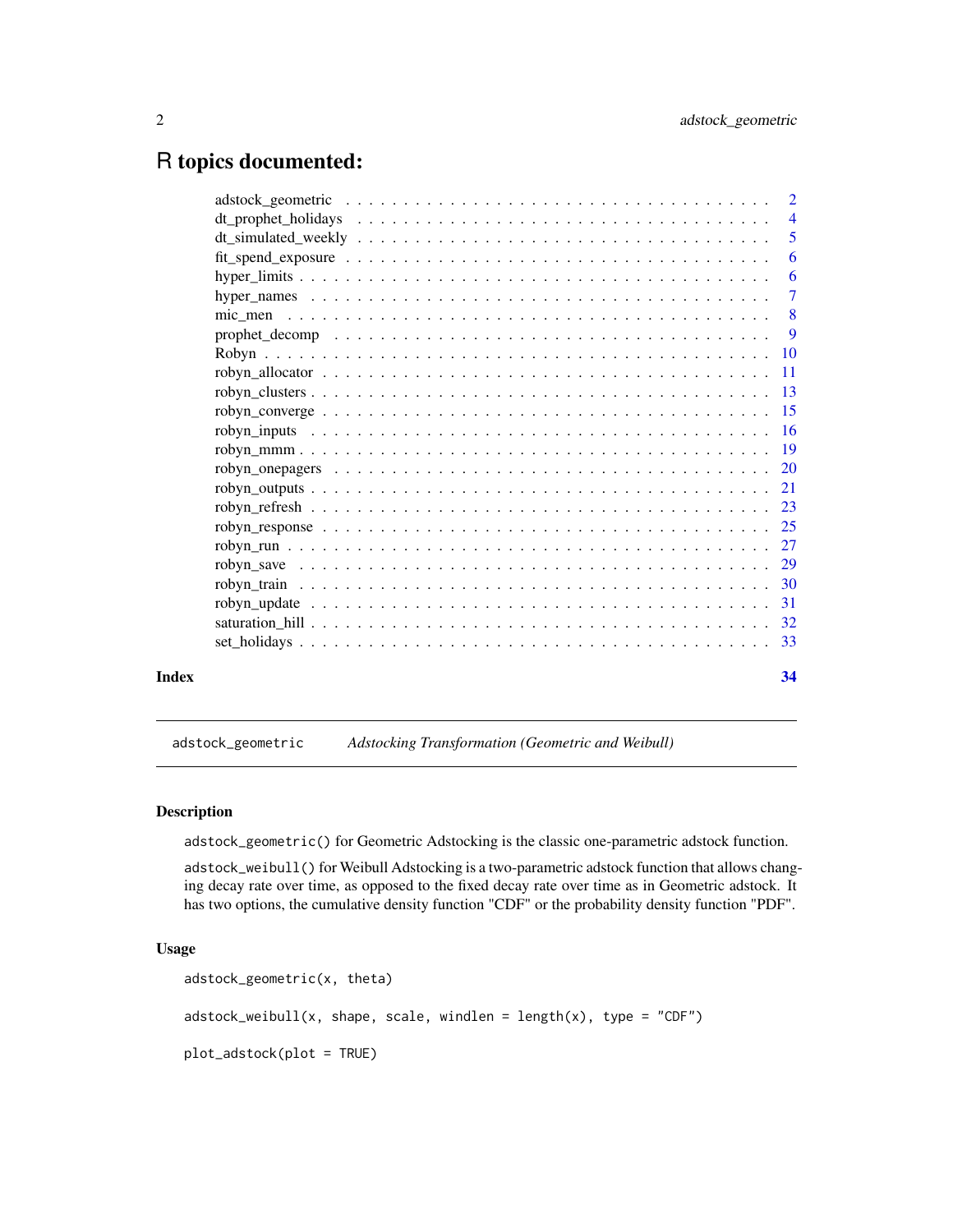#### <span id="page-2-0"></span>Arguments

| X            | A numeric vector.                                                                                                                                                                                                                                                                                                                                                                                           |
|--------------|-------------------------------------------------------------------------------------------------------------------------------------------------------------------------------------------------------------------------------------------------------------------------------------------------------------------------------------------------------------------------------------------------------------|
| theta        | Numeric. Theta is the only parameter on Geometric Adstocking and means fixed<br>decay rate. Assuming TV spend on day 1 is $100\epsilon$ and theta = 0.7, then day 2<br>has 100 x $0.7 = 70 \text{E}$ worth of effect carried-over from day 1, day 3 has 70 x 0.7<br>$=$ 49€ from day 2 etc. Rule-of-thumb for common media genre: TV c(0.3, 0.8),<br>OOH/Print/ Radio $c(0.1, 0.4)$ , digital $c(0, 0.3)$ . |
| shape, scale | Numeric. Check "Details" section for more details.                                                                                                                                                                                                                                                                                                                                                          |
| windlen      | Integer. Length of modelling window. By default, same length as x.                                                                                                                                                                                                                                                                                                                                          |
| type         | Character. Accepts "CDF" or "PDF". CDF, or cumulative density function of the<br>Weibull function allows changing decay rate over time in both C and S shape,<br>while the peak value will always stay at the first period, meaning no lagged<br>effect. PDF, or the probability density function, enables peak value occurring<br>after the first period when shape $>=1$ , allowing lagged effect.        |
| plot         | Boolean. Do you wish to return the plot?                                                                                                                                                                                                                                                                                                                                                                    |

#### Details

- Weibull's CDF (Cumulative Distribution Function) has two parameters, shape  $\&$  scale, and has flexible decay rate, compared to Geometric adstock with fixed decay rate. The shape parameter controls the shape of the decay curve. Recommended bound is c(0.0001, 2). The larger the shape, the more S-shape. The smaller, the more L-shape. Scale controls the inflexion point of the decay curve. We recommend very conservative bounce of  $c(0, 0.1)$ , because scale increases the adstock half-life greatly.
- Weibull's PDF (Probability Density Function) also shape  $\&$  scale as parameter and also has flexible decay rate as Weibull CDF. The difference is that Weibull PDF offers lagged effect. When shape  $> 2$ , the curve peaks after  $x = 0$  and has NULL slope at  $x = 0$ , enabling lagged effect and sharper increase and decrease of adstock, while the scale parameter indicates the limit of the relative position of the peak at x axis; when  $1 <$  shape  $<$  2, the curve peaks after  $x = 0$  and has infinite positive slope at  $x = 0$ , enabling lagged effect and slower increase and decrease of adstock, while scale has the same effect as above; when shape  $= 1$ , the curve peaks at  $x = 0$  and reduces to exponential decay, while scale controls the inflexion point; when  $0 <$  shape  $< 1$ , the curve peaks at  $x = 0$  and has increasing decay, while scale controls the inflexion point. When all possible shapes are relevant, we recommend  $c(0.0001, 10)$  as bounds for shape; when only strong lagged effect is of interest, we recommend c(2.0001, 10) as bound for shape. In all cases, we recommend conservative bound of  $c(0, 0.1)$  for scale. Due to the great flexibility of Weibull PDF, meaning more freedom in hyperparameter spaces for Nevergrad to explore, it also requires larger iterations to converge.

Run plot\_adstock() to see the difference visually.

#### Value

Numeric values. Transformed values.

#### See Also

Other Transformations: [mic\\_men\(](#page-7-1)), [saturation\\_hill\(](#page-31-1))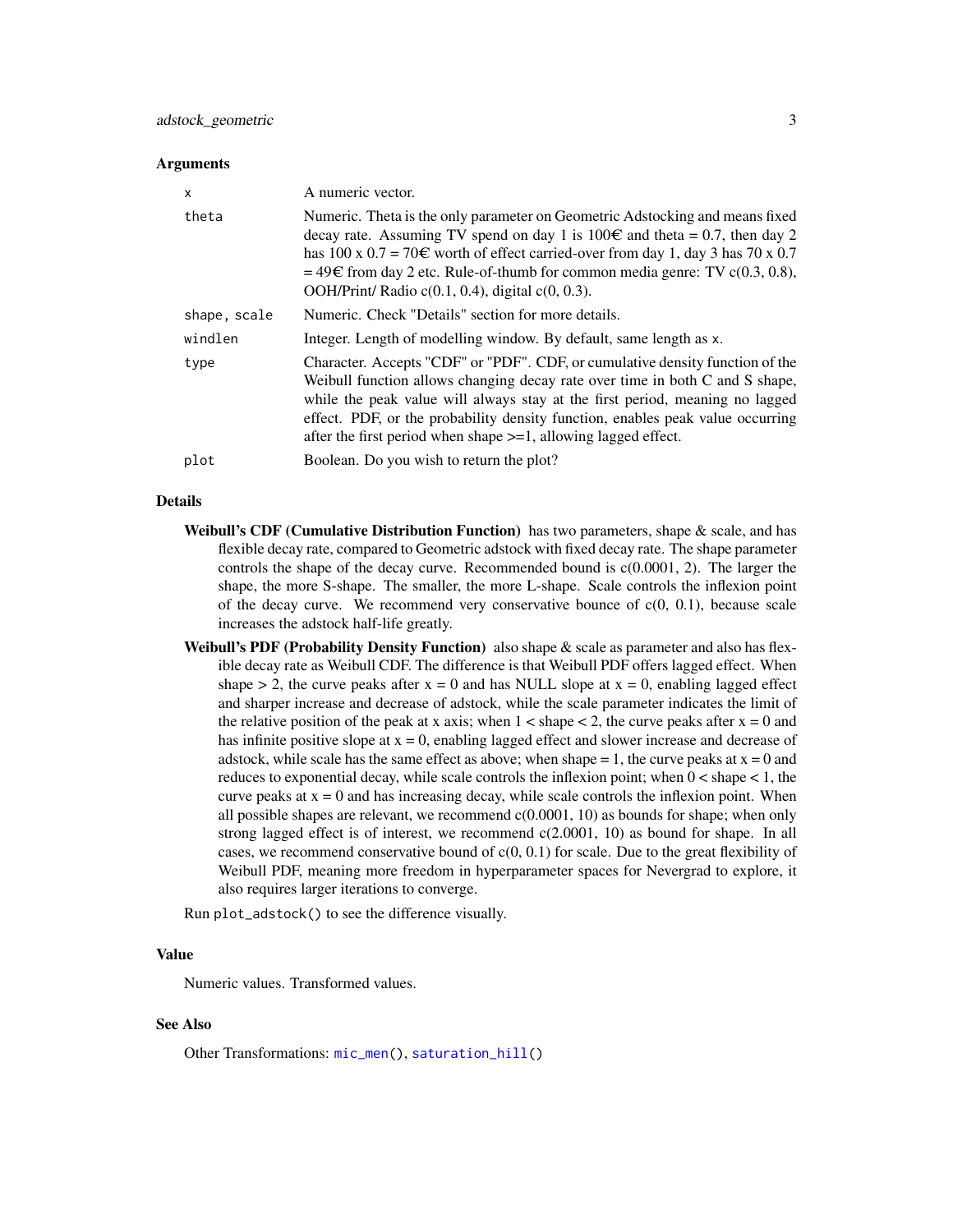#### Examples

```
adstock_geometric(rep(100, 5), theta = 0.5)
adstock\_weibull(rep(100, 5), shape = 0.5, scale = 0.5, type = "CDF")adstock\_weibull(rep(100, 5), shape = 0.5, scale = 0.5, type = "PDF")plot_adstock()
```
<span id="page-3-1"></span>dt\_prophet\_holidays *Robyn Dataset: Time series*

# Description

Describe the dataset. When using own holidays, please keep the header c("ds", "holiday", "country", "year").

#### Usage

```
data(dt_prophet_holidays)
```
#### Format

An object of class "data.table"

ds Date

holiday Daily total revenue

country Television

year Out of home

#### Value

data.table

Dataframe. Contains prophet's default holidays by country.

### See Also

Other Dataset: [dt\\_simulated\\_weekly](#page-4-1)

```
data(dt_prophet_holidays)
head(dt_prophet_holidays)
```
<span id="page-3-0"></span>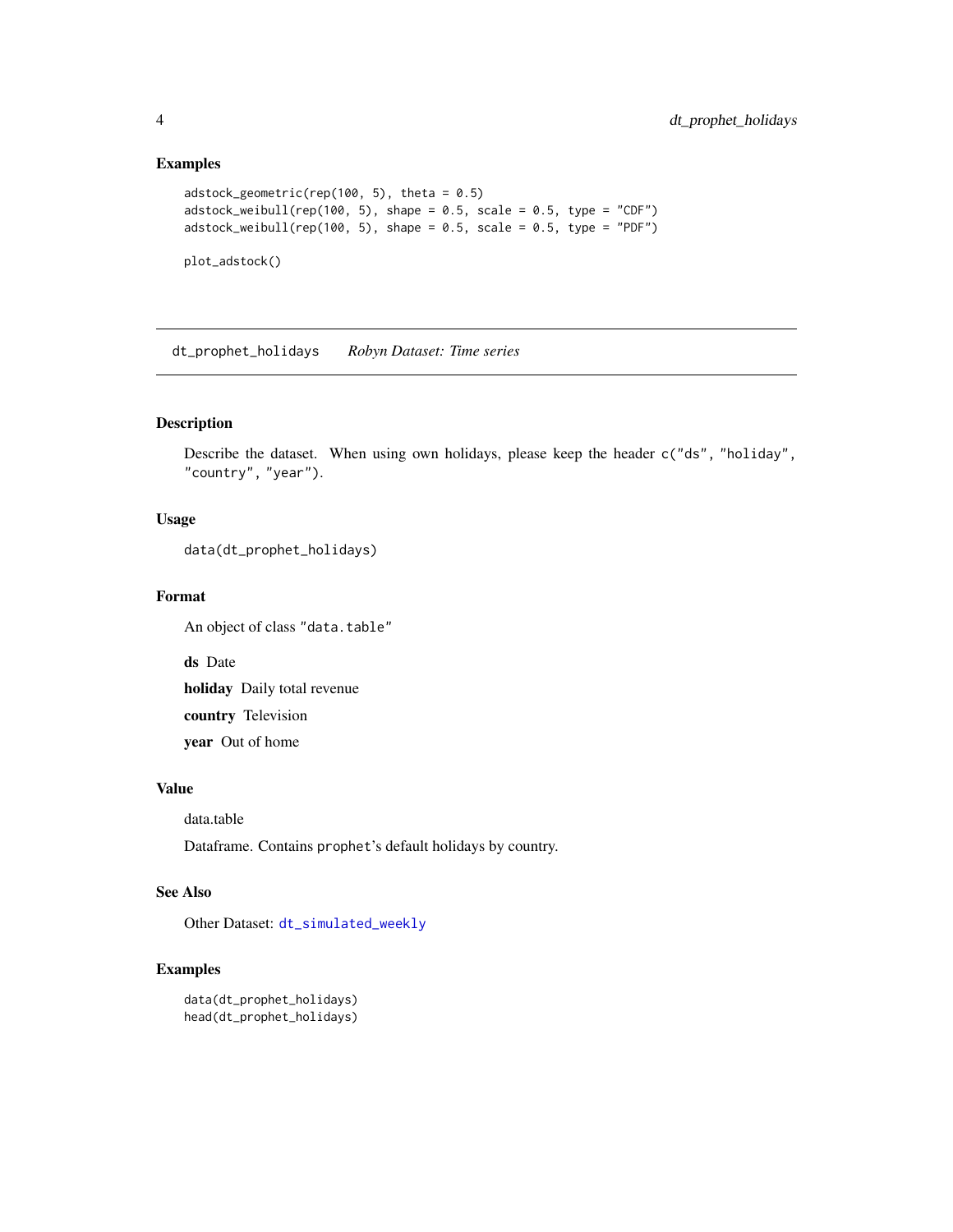<span id="page-4-1"></span><span id="page-4-0"></span>Describe the dataset. Input time series should be daily, weekly or monthly.

#### Usage

```
data(dt_simulated_weekly)
```
# Format

An object of class "c"

DATE Date

revenue Daily total revenue

tv\_S Television

ooh\_S Out of home

... ...

#### Value

data.table

Dataframe. Contains simulated dummy dataset to test and run demo.

#### See Also

Other Dataset: [dt\\_prophet\\_holidays](#page-3-1)

```
data(dt_simulated_weekly)
head(dt_simulated_weekly)
```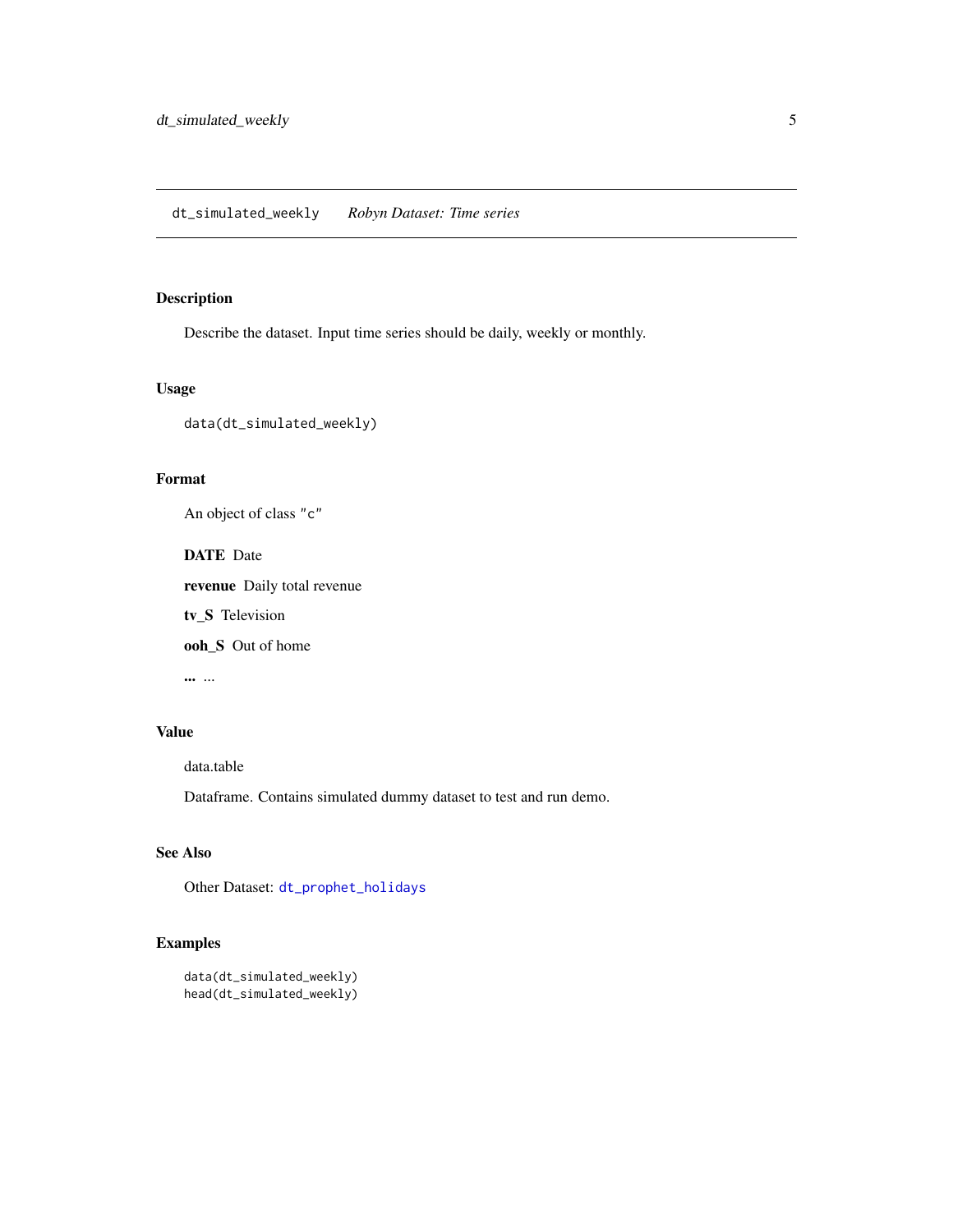<span id="page-5-0"></span>fit\_spend\_exposure *Fit a nonlinear model for media spend and exposure*

#### Description

This function is called in robyn\_engineering(). It uses the Michaelis-Menten function to fit the nonlinear model. Fallback model is the simple linear model lm() in case the nonlinear model is fitting worse. A bad fit here might result in unreasonable model results. Two options are recommended: Either splitting the channel into sub-channels to achieve better fit, or just use spend as paid\_media\_vars

#### Usage

```
fit_spend_exposure(dt_spendModInput, mediaCostFactor, paid_media_var)
```
#### Arguments

dt\_spendModInput

data.frame. Containing channel spends and exposure data.

mediaCostFactor

Numeric vector. The ratio between raw media exposure and spend metrics.

paid\_media\_var Character. Paid media variable.

#### Value

List. Containing the all spend-exposure model results.

hyper\_limits *Check hyperparameter limits*

#### Description

Reference data.frame that shows the upper and lower bounds valid for each hyperparameter.

#### Usage

```
hyper_limits()
```
#### Value

Dataframe. Contains upper and lower bounds for each hyperparameter.

#### Examples

hyper\_limits()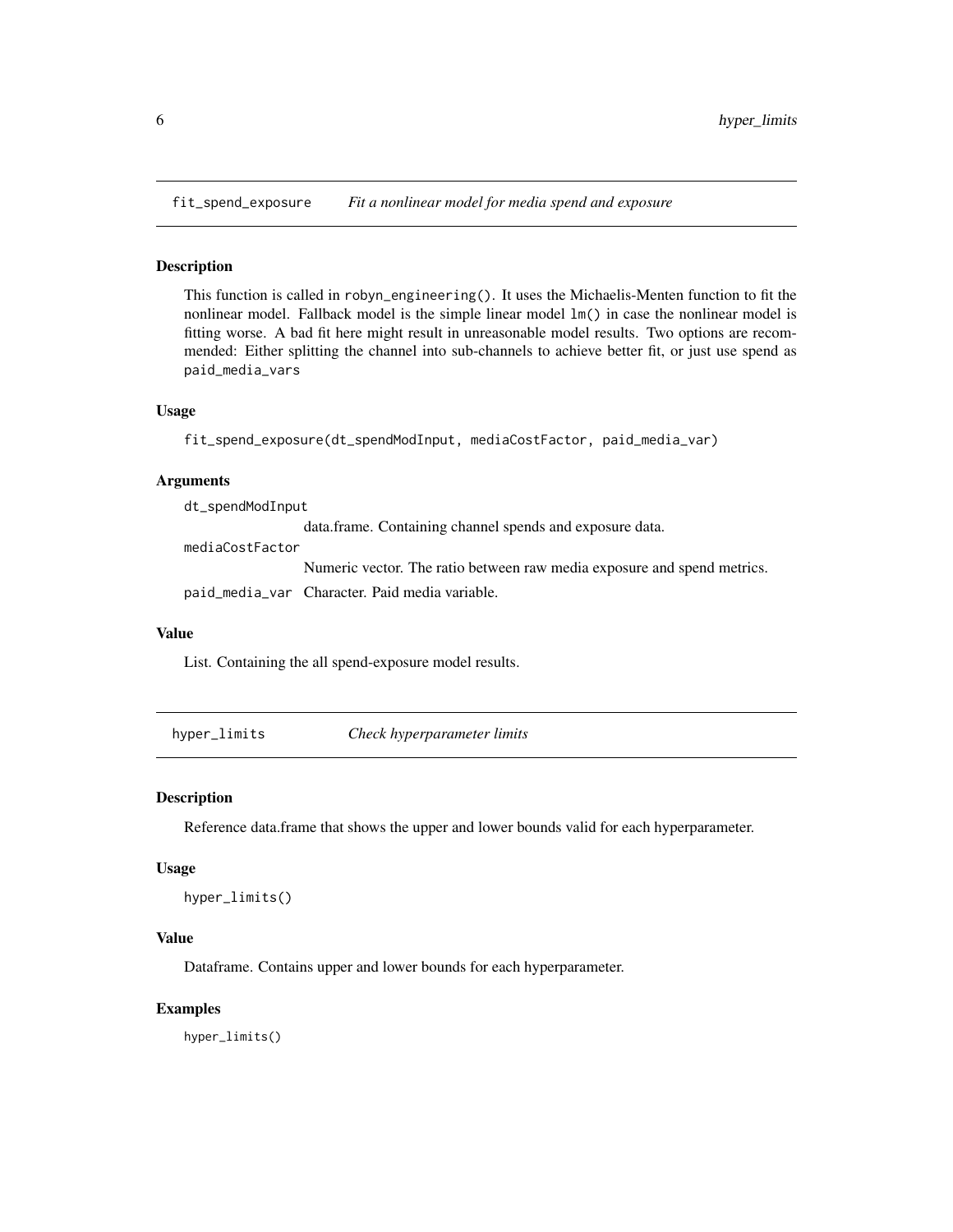<span id="page-6-0"></span>

Output all hyperparameter names and help specifying the list of hyperparameters that is inserted into robyn\_inputs(hyperparameters = ...)

#### Usage

hyper\_names(adstock, all\_media)

#### Arguments

| adstock   | A character. Default to InputCollect \$adstock. Accepts "geometric", "weibull cdf"<br>or "weibull pdf"                            |
|-----------|-----------------------------------------------------------------------------------------------------------------------------------|
| all media | A character vector. Default to InputCollect\$all_media. Includes InputCollect\$paid_media_vars<br>and InputCollect\$organic_vars. |

#### Value

Character vector. Names of hyper-parameters that should be defined.

#### Guide to setup hyperparameters

- 1. Get correct hyperparameter names: All variables in paid\_media\_vars or organic\_vars require hyperprameters and will be transformed by adstock  $\&$  saturation. Difference between organic\_vars and organic\_vars is that paid\_media\_vars has spend that needs to be specified in paid\_media\_spends specifically. Run hyper\_names() to get correct hyperparameter names. All names in hyperparameters must equal names from hyper\_names(), case sensitive.
- 2. Get guidance for setting hyperparameter bounds: For geometric adstock, use theta, alpha & gamma. For both weibull adstock options, use shape, scale, alpha, gamma.
	- Theta: In geometric adstock, theta is decay rate. guideline for usual media genre: TV  $c(0.3, 0.8)$ , OOH/Print/Radio  $c(0.1, 0.4)$ , digital  $c(0, 0.3)$
	- Shape: In weibull adstock, shape controls the decay shape. Recommended c(0.0001, 2). The larger, the more S-shape. The smaller, the more L-shape. Channel-type specific values still to be investigated
	- Scale: In weibull adstock, scale controls the decay inflexion point. Very conservative recommended bounce  $c(0, 0.1)$ , because scale can increase adstocking half-life greatly. Channel-type specific values still to be investigated
	- Gamma: In s-curve transformation with hill function, gamma controls the inflexion point. Recommended bounce  $c(0.3, 1)$ . The larger the gamma, the later the inflection point in the response curve
- 3. Set each hyperparameter bounds. They either contains two values e.g.  $c(0, 0.5)$ , or only one value (in which case you've "fixed" that hyperparameter)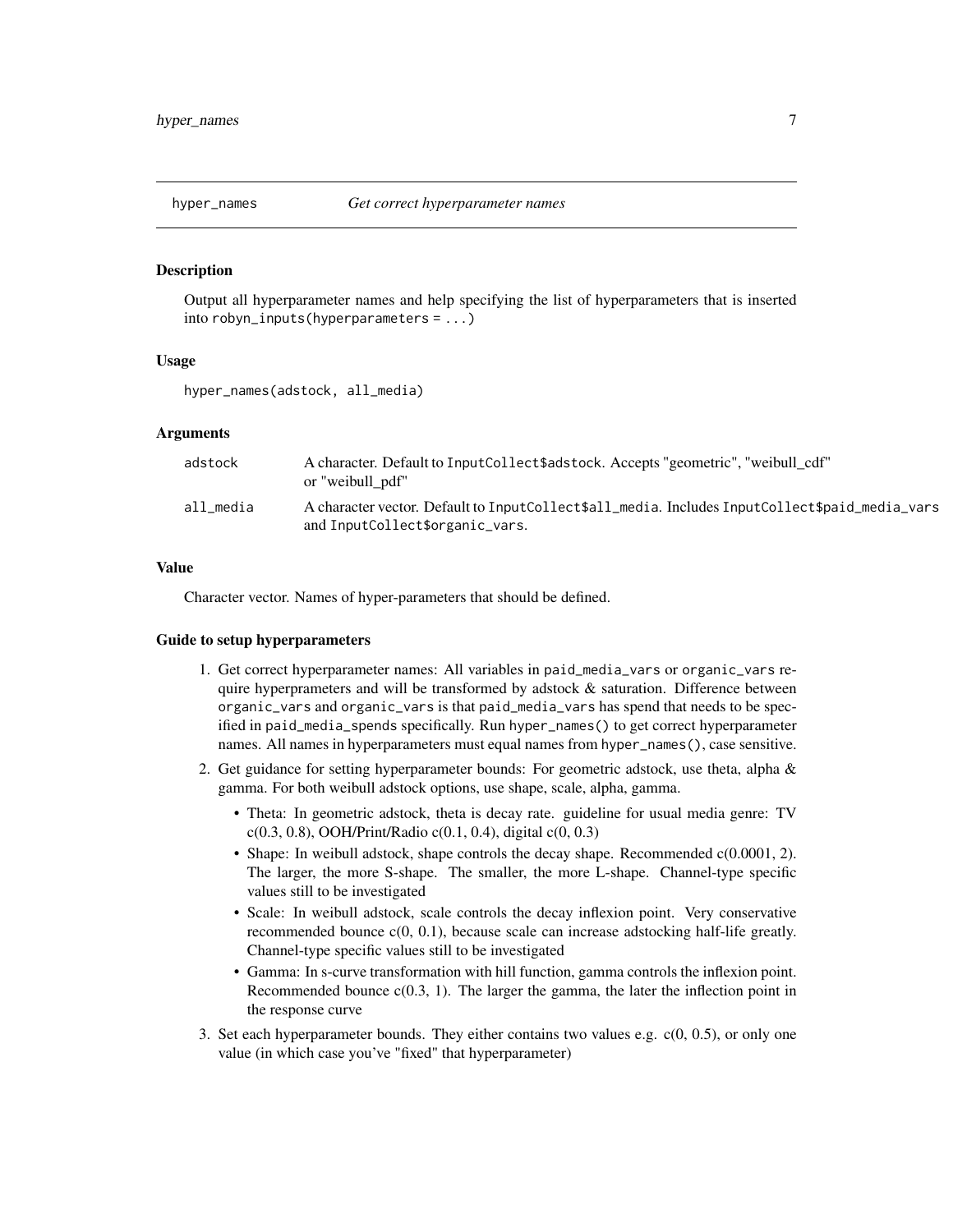#### <span id="page-7-0"></span>Helper plots

- plot\_adstock Get adstock transformation example plot, helping you understand geometric/theta and weibull/shape/scale transformation
- plot\_saturation Get saturation curve transformation example plot, helping you understand hill/alpha/gamma transformation

```
media <- c("facebook_S", "print_S", "tv_S")
hyper_names(adstock = "geometric", all_media = media)
hyperparameters <- list(
 facebook_S_alphas = c(0.5, 3), # example bounds for alpha
 facebook_S_gammas = c(0.3, 1), # example bounds for gamma
 facebook_S_thetas = c(0, 0.3), # example bounds for theta
 print_S_alpha = c(0.5, 3),print_S_gammas = c(0.3, 1),
 print_S_thetas = c(0.1, 0.4),
 tv_S_alpha s = c(0.5, 3),tv_S_{gamma} = c(0.3, 1),tv_S_\text{thetas} = c(0.3, 0.8))
# Define hyper_names for weibull adstock
hyper_names(adstock = "weibull", all_media = media)
hyperparameters <- list(
 facebook_S_alphas = c(0.5, 3), # example bounds for alpha
 facebook_S_gammas = c(0.3, 1), # example bounds for gamma
 facebook_S_shapes = c(0.0001, 2), # example bounds for shape
 facebook_S_scales = c(0, 0.1), # example bounds for scale
 print_S_alphas = c(0.5, 3),
 print_S_gammas = c(0.3, 1),
 print_S_shapes = c(0.0001, 2),
 print_S_scales = c(\theta, \theta.1),
 tv_S_alpha s = c(0.5, 3),tv_S_{gamma} = c(0.3, 1),tv_S_shapes = c(0.0001, 2),
 tv_S<sub>cscales</sub> = c(0, 0.1)\lambda
```
<span id="page-7-1"></span>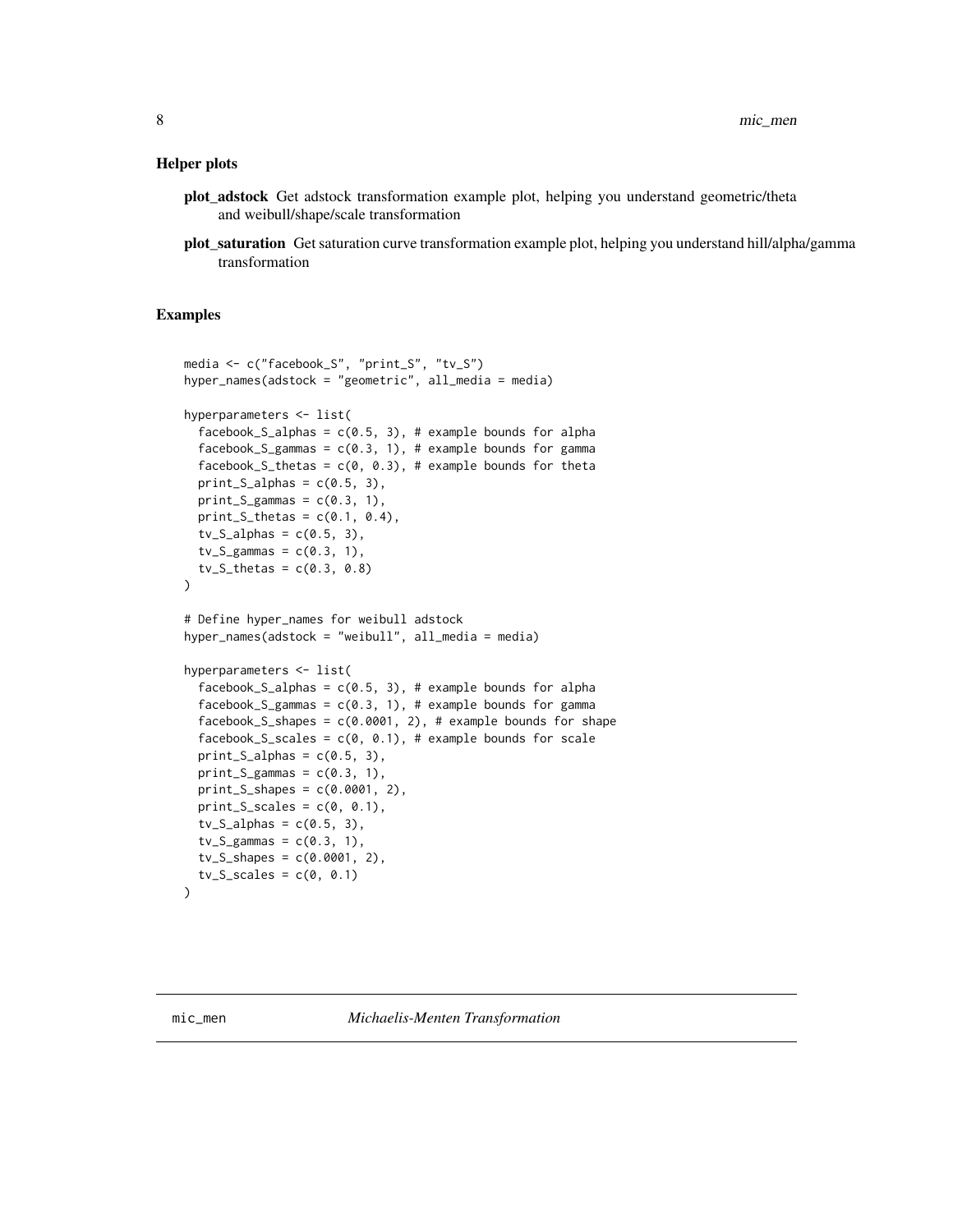# <span id="page-8-0"></span>prophet\_decomp 9

#### Description

The Michaelis-Menten mic\_men() function is used to fit the spend exposure relationship for paid media variables, when exposure metrics like impressions, clicks or GRPs are provided in paid\_media\_vars instead of spend metric.

#### Usage

```
mic_men(x, Vmax, Km, reverse = FALSE)
```
# Arguments

| x       | Numeric value or vector. Input media spend when reverse = FALSE. Input me-<br>dia exposure metrics (impression, clicks, GRPs, etc.) when reverse = TRUE. |
|---------|----------------------------------------------------------------------------------------------------------------------------------------------------------|
| Vmax    | Numeric Indicates maximum rate achieved by the system.                                                                                                   |
| Кm      | Numeric. The Michaelis constant.                                                                                                                         |
| reverse | Boolean. Input media spend when reverse = FALSE. Input media exposure met-<br>rics (impression, clicks, GRPs etc.) when reverse = TRUE.                  |

#### Value

Numeric values. Transformed values.

#### See Also

Other Transformations: [adstock\\_geometric\(](#page-1-1)), [saturation\\_hill\(](#page-31-1))

#### Examples

 $mic\_men(x = 5:10, Vmax = 5, Km = 0.5)$ 

prophet\_decomp *Conduct prophet decomposition*

# Description

When prophet\_vars in robyn\_inputs() is specified, this function decomposes trend, season, holiday and weekday from the dependent variable.

#### Usage

```
prophet_decomp(
  dt_transform,
  dt_holidays,
 prophet_country,
 prophet_vars,
  prophet_signs,
  factor_vars,
```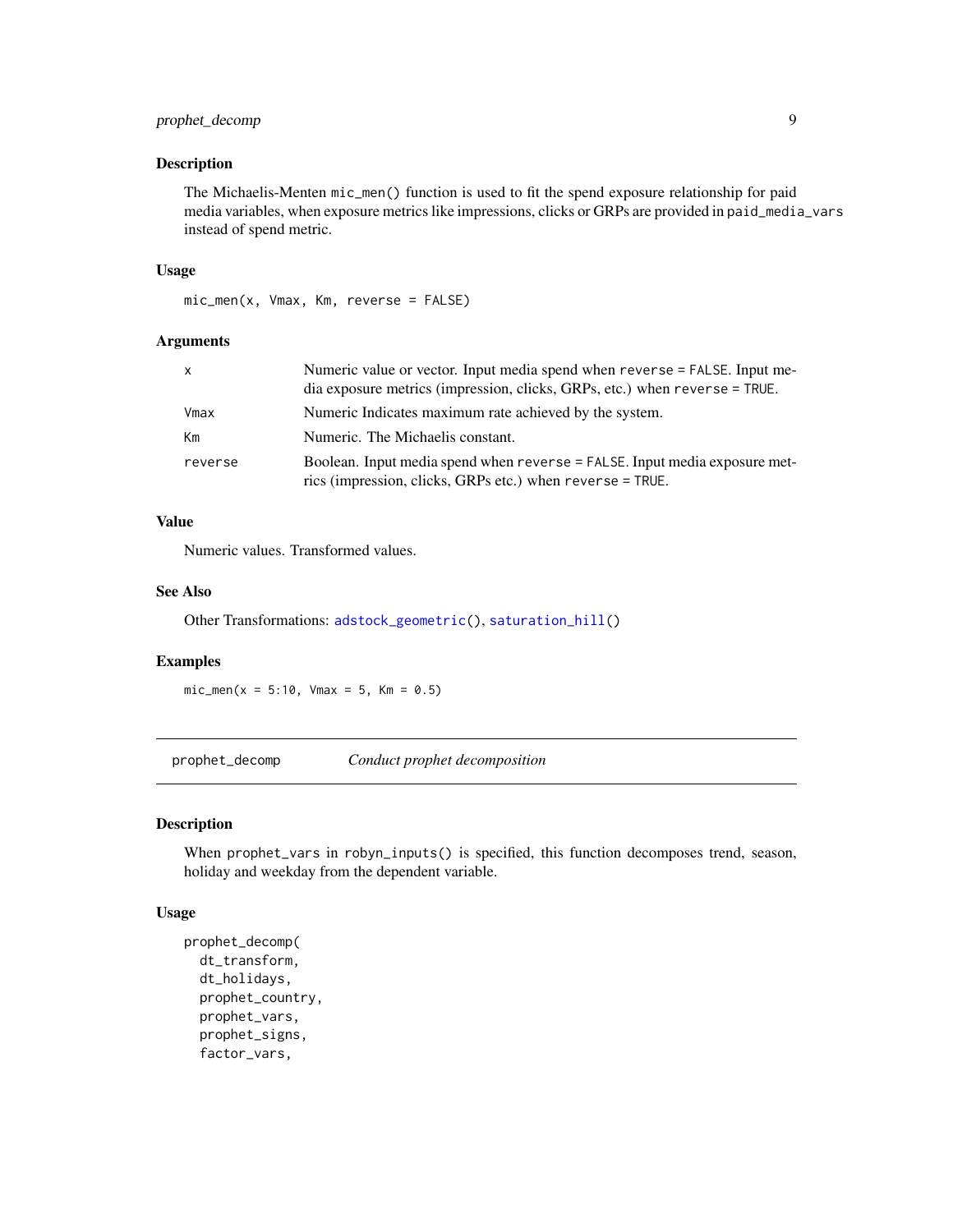10 Robyn

```
context_vars,
  paid_media_spends,
  intervalType,
  dayInterval,
  custom_params
)
```
#### Arguments

| dt_transform | A data frame with all model features. Must contain ds column for time variable<br>values and dep_var column for dependent variable values. |
|--------------|--------------------------------------------------------------------------------------------------------------------------------------------|
| dt_holidavs  | data.frame. Raw input holiday data. Load standard Prophet holidays using<br>data("dt_prophet_holidays")                                    |
|              | context_vars, paid_media_spends, intervalType, dayInterval, prophet_country, prophet_vars, prophet_sig                                     |
|              | As included in InputCollect                                                                                                                |
|              | custom_params List. Custom parameters passed to prophet()                                                                                  |
|              |                                                                                                                                            |

# Value

A list containing all prophet decomposition output.

Robyn *Robyn MMM Project from Meta Marketing Science*

### Description

Robyn is an automated Marketing Mix Modeling (MMM) code. It aims to reduce human bias by means of ridge regression and evolutionary algorithms, enables actionable decision making providing a budget allocator and diminishing returns curves and allows ground-truth calibration to account for causation.

#### Author(s)

Gufeng Zhou (gufeng@fb.com)

Leonel Sentana (leonelsentana@fb.com)

Igor Skokan (igorskokan@fb.com)

Bernardo Lares (bernardolares@fb.com)

Antonio Prada (aprada@fb.com)

# See Also

Useful links:

- <https://github.com/facebookexperimental/Robyn>
- <https://facebookexperimental.github.io/Robyn/>
- Report bugs at <https://github.com/facebookexperimental/Robyn/issues>

<span id="page-9-0"></span>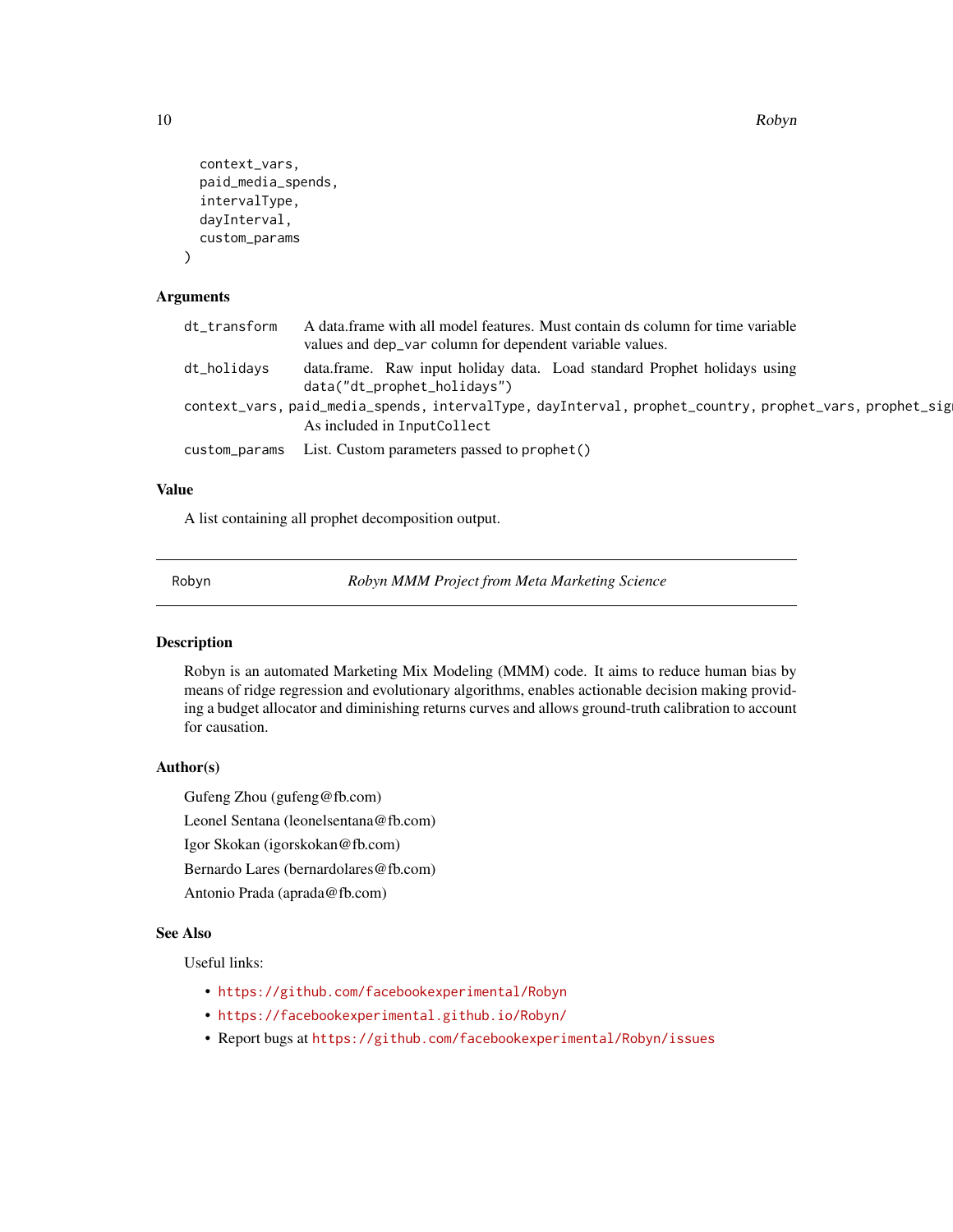<span id="page-10-0"></span>robyn\_allocator() function returns a new split of media variable spends that maximizes the total media response.

#### Usage

```
robyn_allocator(
  robyn_object = NULL,
  select_build = 0,
  InputCollect = NULL,
  OutputCollect = NULL,
  select_model = NULL,
  optim_algo = "SLSQP_AUGLAG",
  scenario = "max_historical_response",
  expected_spend = NULL,
  expected_spend_days = NULL,
  channel_constr_low = 0.5,
  channel_constr_up = 2,
  maxeval = 1e+05,
  constr\_mode = "eq",date_min = NULL,
  date_max = NULL,
  export = TRUE,quiet = FALSE,
  ui = FALSE)
## S3 method for class 'robyn_allocator'
print(x, \ldots)## S3 method for class 'robyn_allocator'
plot(x, \ldots)
```
# Arguments

| robyn_object | Character. Path of the Robyn. RDS object that contains all previous modeling<br>information.                                                      |
|--------------|---------------------------------------------------------------------------------------------------------------------------------------------------|
| select build | Integer. Default to the latest model build. select_build = $0$ selects the initial<br>model. $select\_build = 1$ selects the first refresh model. |
| InputCollect | List. Contains all input parameters for the model. Required when robyn_object<br>is not provided.                                                 |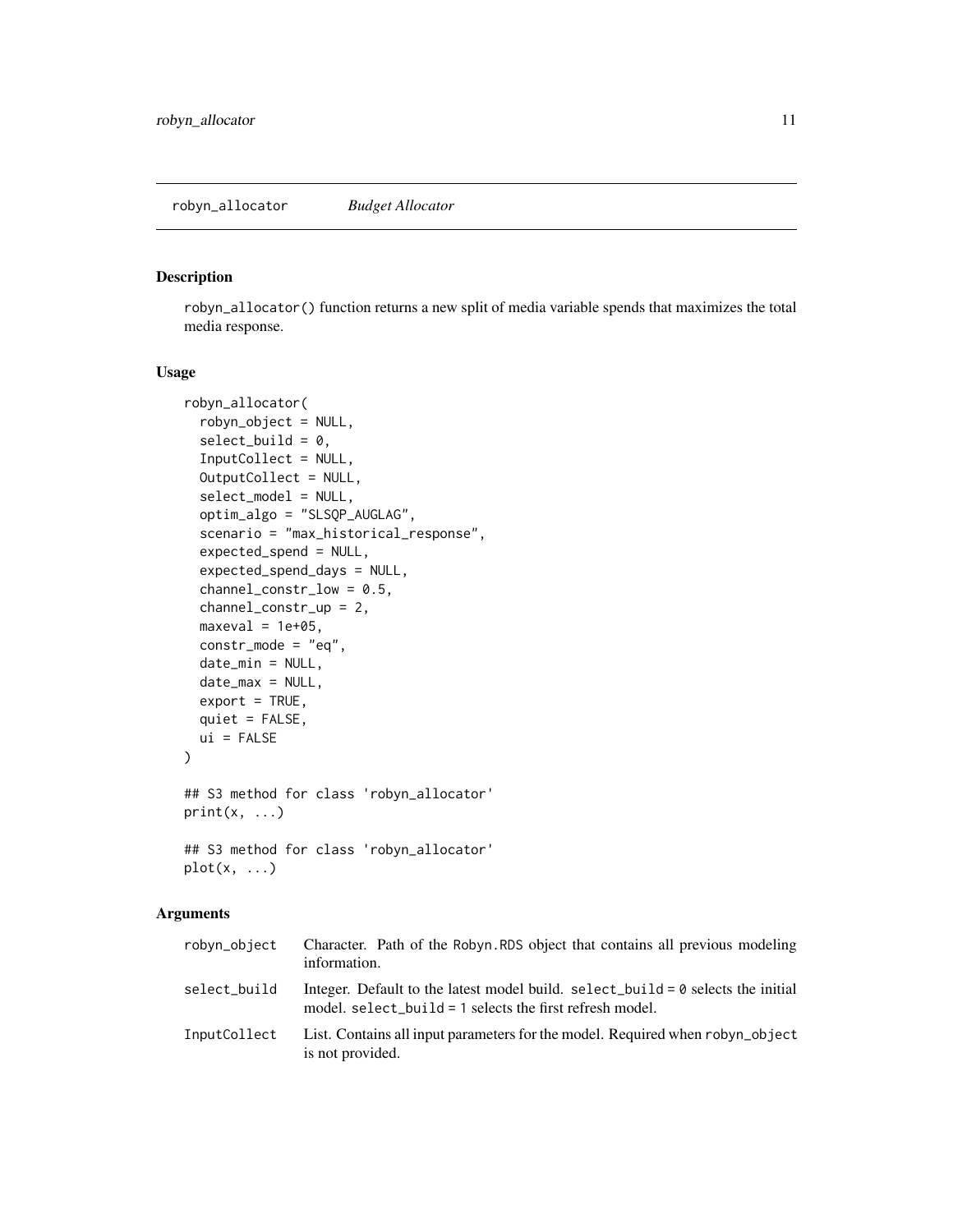| OutputCollect       | List. Containing all model result. Required when robyn_object is not pro-<br>vided.                                                                                                                                                                                                                                                                                                                                                                                                                                    |
|---------------------|------------------------------------------------------------------------------------------------------------------------------------------------------------------------------------------------------------------------------------------------------------------------------------------------------------------------------------------------------------------------------------------------------------------------------------------------------------------------------------------------------------------------|
| select_model        | Character. A model SolID. When robyn_object is provided, select_model<br>defaults to the already selected SolID. When robyn_object is not provided,<br>select_model must be provided with InputCollect and OutputCollect, and<br>must be one of OutputCollect\$allSolutions.                                                                                                                                                                                                                                           |
| optim_algo          | Character. Default to "SLSQP_AUGLAG", short for "Sequential Least-Squares<br>Quadratic Programming" and "Augmented Lagrangian". Alternatively, ""MMA_AUGLAG",<br>short for "Methods of Moving Asymptotes". More details see the documentation<br>of NLopt here.                                                                                                                                                                                                                                                        |
| scenario            | Character. Accepted options are: "max_historical_response" or "max_response_expected_spend".<br>"max_historical_response" simulates the scenario "what's the optimal me-<br>dia spend allocation given the same average spend level in history?", while<br>"max_response_expected_spend" simulates the scenario "what's the optimal<br>media spend allocation of a given future spend level for a given period?"                                                                                                       |
|                     | expected_spend Numeric. The expected future spend volume. Only applies when scenario =<br>"max_response_expected_spend".                                                                                                                                                                                                                                                                                                                                                                                               |
| expected_spend_days |                                                                                                                                                                                                                                                                                                                                                                                                                                                                                                                        |
|                     | Integer. The duration of the future spend volume in expected_spend. Only<br>applies when scenario = "max_response_expected_spend".                                                                                                                                                                                                                                                                                                                                                                                     |
|                     | channel_constr_low, channel_constr_up                                                                                                                                                                                                                                                                                                                                                                                                                                                                                  |
|                     | Numeric vector. The lower and upper bounds for each paid media variable when<br>maximizing total media response. channel_constr_low = 0.7 means mini-<br>mum spend of the variable is 70 be $>=0.01$ . channel_constr_up = 1.5 means<br>maximum spend of the variable is 150 historical average. Upper bound must be<br>>= lower bound. Both must have same length and order as paid_media_spends.<br>nIt's ot recommended to 'exaggerate' upper bounds, esp. if the new level is way<br>higher than historical level. |
| maxeval             | Integer. The maximum iteration of the global optimization algorithm. Defaults<br>to 100000.                                                                                                                                                                                                                                                                                                                                                                                                                            |
| constr_mode         | Character. Options are "eq" or "ineq", indicating constraints with equality or<br>inequality.                                                                                                                                                                                                                                                                                                                                                                                                                          |
| date_min, date_max  |                                                                                                                                                                                                                                                                                                                                                                                                                                                                                                                        |
|                     | Character. Date range to calculate mean (of non-zero spends) and total spends.<br>Default will consider all dates within window. Length must be 1.                                                                                                                                                                                                                                                                                                                                                                     |
| export              | Boolean. Export outcomes into local files?                                                                                                                                                                                                                                                                                                                                                                                                                                                                             |
| quiet               | Boolean. Keep messages off?                                                                                                                                                                                                                                                                                                                                                                                                                                                                                            |
| ui                  | Boolean. Save additional outputs for UI usage. List outcome.                                                                                                                                                                                                                                                                                                                                                                                                                                                           |
| х                   | robyn_allocator() output.                                                                                                                                                                                                                                                                                                                                                                                                                                                                                              |
|                     | Additional parameters passed to robyn_outputs().                                                                                                                                                                                                                                                                                                                                                                                                                                                                       |

# Value

A list object containing allocator result.

List. Contains optimized allocation results and plots.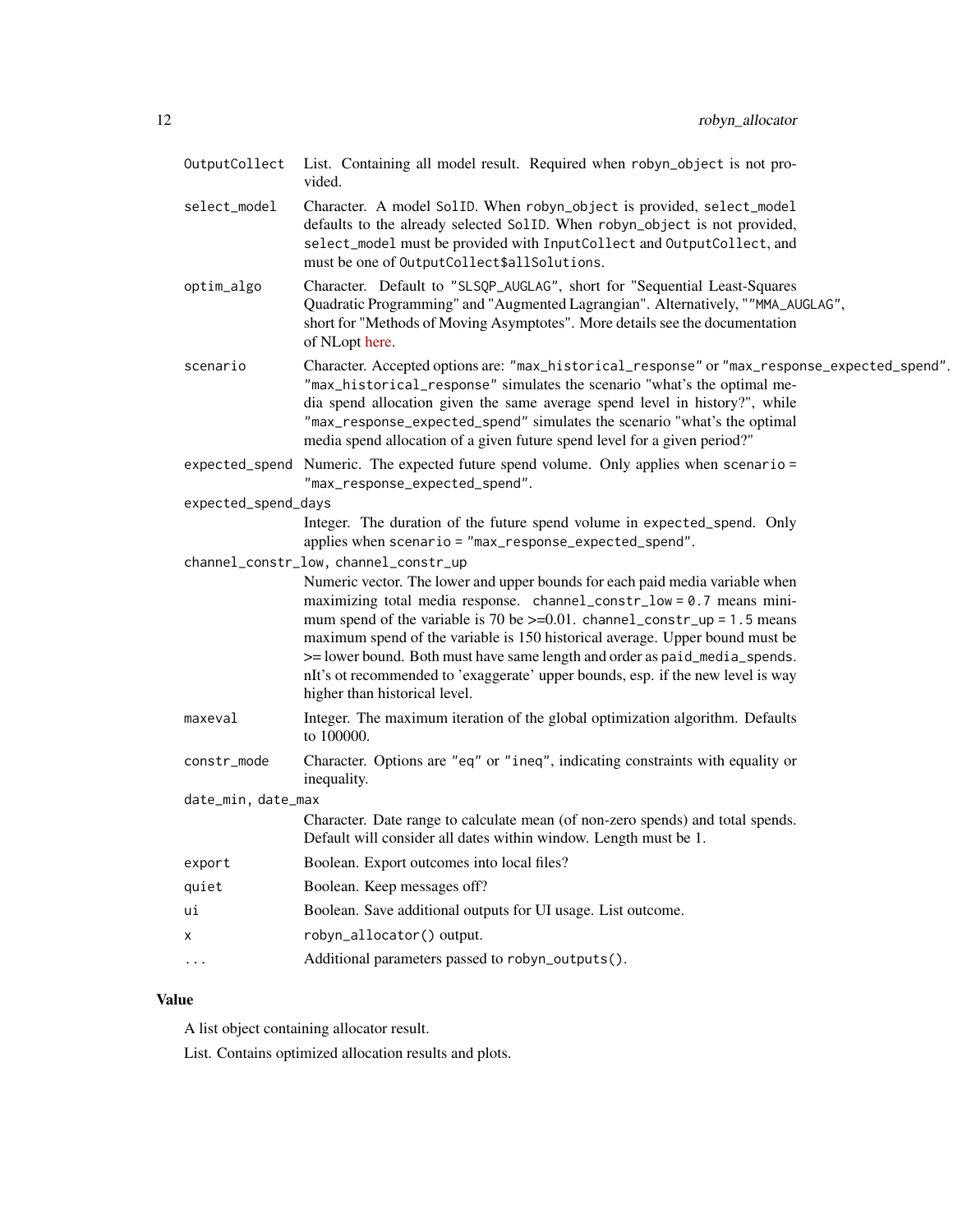#### <span id="page-12-0"></span>robyn\_clusters 13

#### Examples

```
## Not run:
# Having InputCollect and OutputCollect results
# Set your exported model location
robyn_object <- "~/Desktop/MyRobyn.RDS"
# Check media summary for selected model from the simulated data
select_model <- "3_10_3"
OutputCollect$xDecompAgg[
  solID == select_model & !is.na(mean_spend),
  .(rn, coef, mean_spend, mean_response, roi_mean,
    total_spend,
    total_response = xDecompAgg, roi_total, solID
  )
]
# Run allocator with 'InputCollect' and 'OutputCollect'
# with 'scenario = "max_historical_response"'
AllocatorCollect <- robyn_allocator(
  InputCollect = InputCollect,
  OutputCollect = OutputCollect,
  select_model = select_model,
  scenario = "max_historical_response",
  channel\_constr\_low = c(0.7, 0.7, 0.7, 0.7, 0.7),
  channel_constr_up = c(1.2, 1.5, 1.5, 1.5, 1.5)
)
# Run allocator with a 'robyn_object' from the second model refresh
# with 'scenario = "max_response_expected_spend"'
AllocatorCollect <- robyn_allocator(
  robyn_object = robyn_object,
  select_build = 2,
  scenario = "max_response_expected_spend",
  channel_constr_low = c(0.7, 0.7, 0.7, 0.7, 0.7),
  channel\_constr\_up = c(1.2, 1.5, 1.5, 1.5, 1.5),
  expected_spend = 100000,
  expected_spend_days = 90
)
## End(Not run)
```
robyn\_clusters *Clustering to Reduce Number of Models based on ROI and Errors*

#### Description

robyn\_clusters() uses output from robyn\_run(), to reduce the number of models and help the user pick up the best (lowest combined error) of the most different kinds (clusters) of models.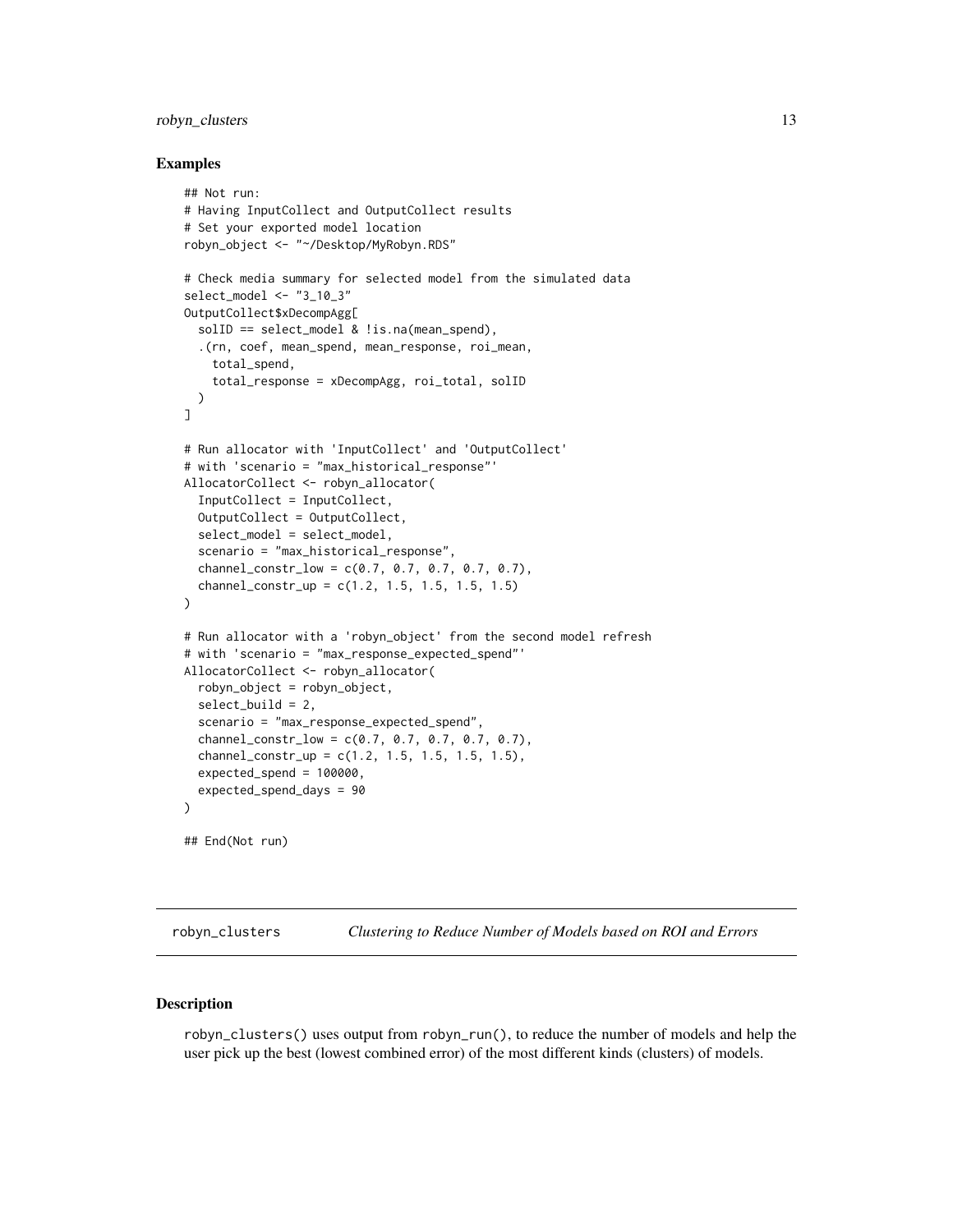# Usage

```
robyn_clusters(
  input,
  all_media = NULL,
 k = "auto",limit = 1,weights = rep(1, 3),
 dim\_red = "PCA",quiet = FALSE,
 export = FALSE,...
\mathcal{L}
```
# Arguments

| input     | robyn_export()'s output or pareto_aggregated.csv results.                                                                                                                                                 |
|-----------|-----------------------------------------------------------------------------------------------------------------------------------------------------------------------------------------------------------|
| all media | A character vector. Default to InputCollect\$all_media. Includes InputCollect\$paid_media_vars<br>and InputCollect\$organic_vars.                                                                         |
| k         | Integer. Number of clusters                                                                                                                                                                               |
| limit     | Integer. Top N results per cluster. If kept in "auto", will select k as the cluster in<br>which the WSS variance was less than 5%.                                                                        |
| weights   | Vector, size 3. How much should each error weight? Order: nrmse, decomp.rssd,<br>mape. The highest the value, the closer it will be scaled to origin. Each value<br>will be normalized so they all sum 1. |
| dim red   | Character. Select dimensionality reduction technique. Pass any of: c("PCA",<br>"tSNE", "all", "none").                                                                                                    |
| quiet     | Boolean. Keep quiet? If not, print messages.                                                                                                                                                              |
| export    | Export plots into local files?                                                                                                                                                                            |
| $\cdots$  | Additional parameters passed to lares:: clusterKmeans().                                                                                                                                                  |

# Value

List. Clustering results as labeled data.frames and plots.

# Author(s)

Bernardo Lares (bernardolares@fb.com)

```
## Not run:
# Having InputCollect and OutputCollect results
cls <- robyn_clusters(
  input = OutputCollect,
  all_media = InputCollect$all_media,
  k = 3, limit = 2,
  weights = c(1, 1, 1.5))
```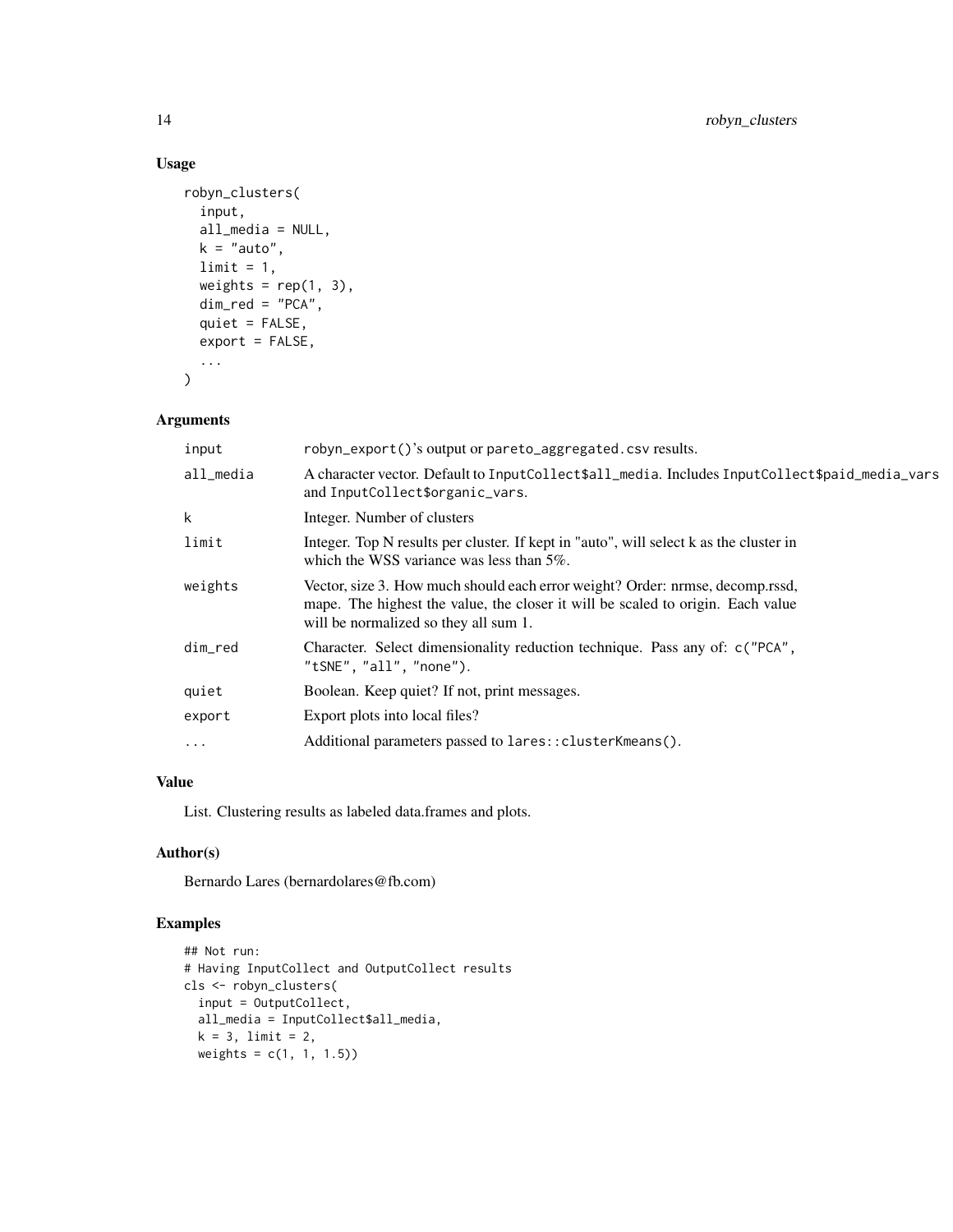<span id="page-14-0"></span>## End(Not run)

robyn\_converge *Check Models Convergence*

#### Description

robyn\_converge() consumes robyn\_run() outputs and calculate convergence status and builds convergence plots. Convergence is calculated by default using the following criteria (having kept the default parameters:  $sd\_qtref = 3$  and med $_lowb = 2$ :

Criteria #1: Last quantile's standard deviation < first 3 quantiles' mean standard deviation

Criteria #2: Last quantile's absolute median < absolute first quantile's absolute median - 2 \* first 3 quantiles' mean standard deviation

Both mentioned criteria have to be satisfied to consider MOO convergence.

#### Usage

```
robyn_converge(OutputModels, n_cuts = 20, sd_qtref = 3, med_lowb = 2, \dots)
```
#### Arguments

| OutputModels | List. Output from $robyn_run()$ .                                                                                 |
|--------------|-------------------------------------------------------------------------------------------------------------------|
| $n$ _cuts    | Integer. Default to 20 (5\% cuts each).                                                                           |
| sd_gtref     | Integer. Reference quantile of the error convergence rule for standard deviation<br>(Criteria #1). Defaults to 3. |
| med_lowb     | Integer. Lower bound distance of the error convergence rule for median. (Crite-<br>ria $#2$ ). Default to 3.      |
| $\ddots$ .   | Additional parameters                                                                                             |

#### Value

List. Plots and MOO convergence results.

```
## Not run:
# Having OutputModels results
robyn_converge(
  OutputModels,
  n<sub>cuts</sub> = 10,
  sd_qtref = 3,
  med\_lowb = 3)
## End(Not run)
```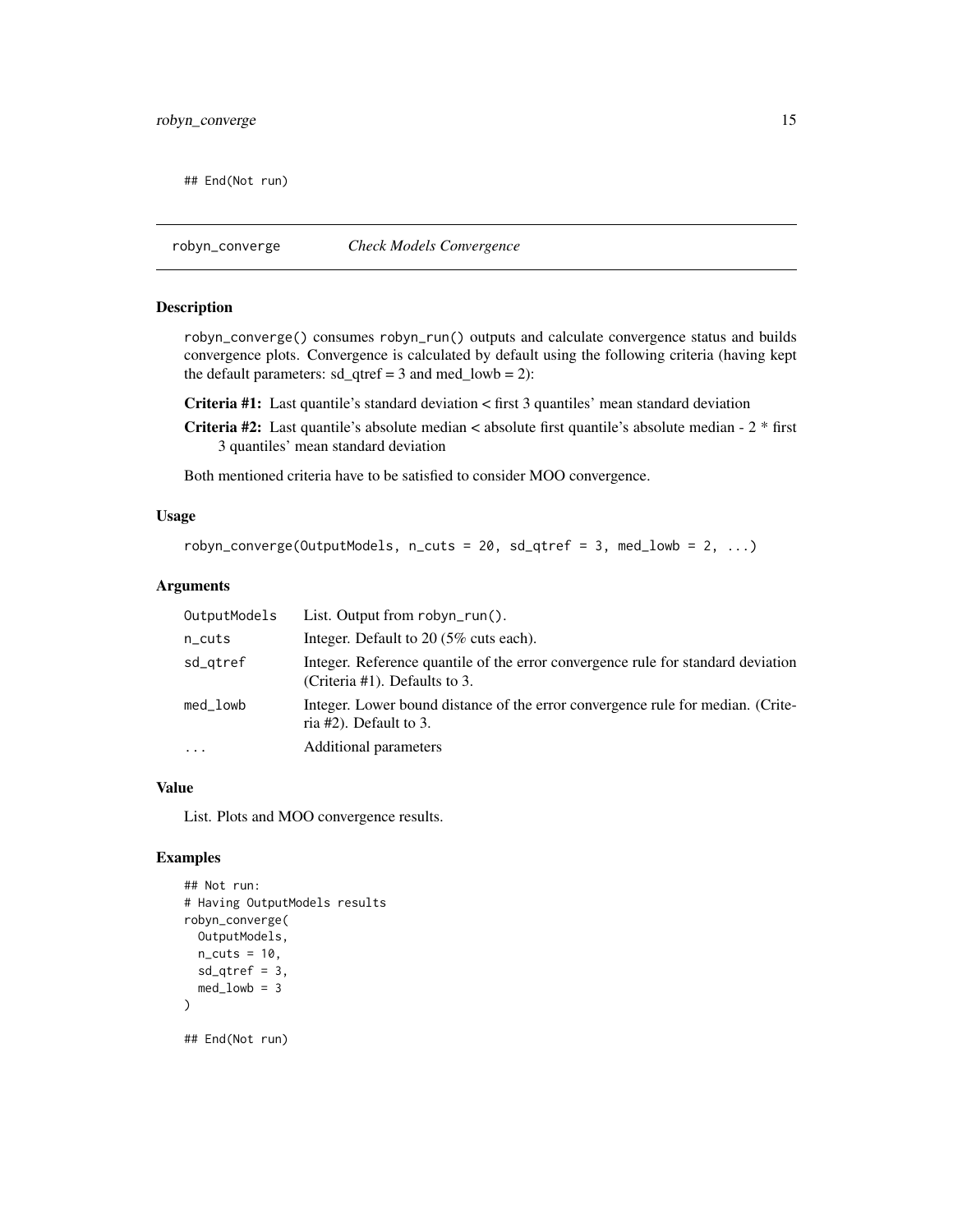<span id="page-15-0"></span>

robyn\_inputs() is the function to input all model parameters and check input correctness for the initial model build. It includes the engineering process results that conducts trend, season, holiday & weekday decomposition using Facebook's time-series forecasting library prophet and fit a nonlinear model to spend and exposure metrics in case exposure metrics are used in paid\_media\_vars.

#### Usage

```
robyn_inputs(
  dt_input = NULL,
  dt_holidays = NULL,
  date_var = "auto",
  dep_var = NULL,
  dep_var_type = NULL,
  prophet_vars = NULL,
 prophet_signs = NULL,
 prophet_country = NULL,
  context_vars = NULL,
  context_signs = NULL,
  paid_media_spends = NULL,
 paid_media_vars = NULL,
  paid_media_signs = NULL,
  organic_vars = NULL,
  organic_signs = NULL,
  factor_vars = NULL,
  adstock = NULL,
  hyperparameters = NULL,
 window_start = NULL,
 window_end = NULL,
  calibration_input = NULL,
  InputCollect = NULL,
  ...
)
## S3 method for class 'robyn_inputs'
```

```
print(x, \ldots)
```
#### Arguments

| dt_input    | data.frame. Raw input data. Load simulated dataset using data("dt_simulated_weekly") |
|-------------|--------------------------------------------------------------------------------------|
| dt_holidavs | data.frame. Raw input holiday data. Load standard Prophet holidays using             |
|             | data("dt_prophet_holidays")                                                          |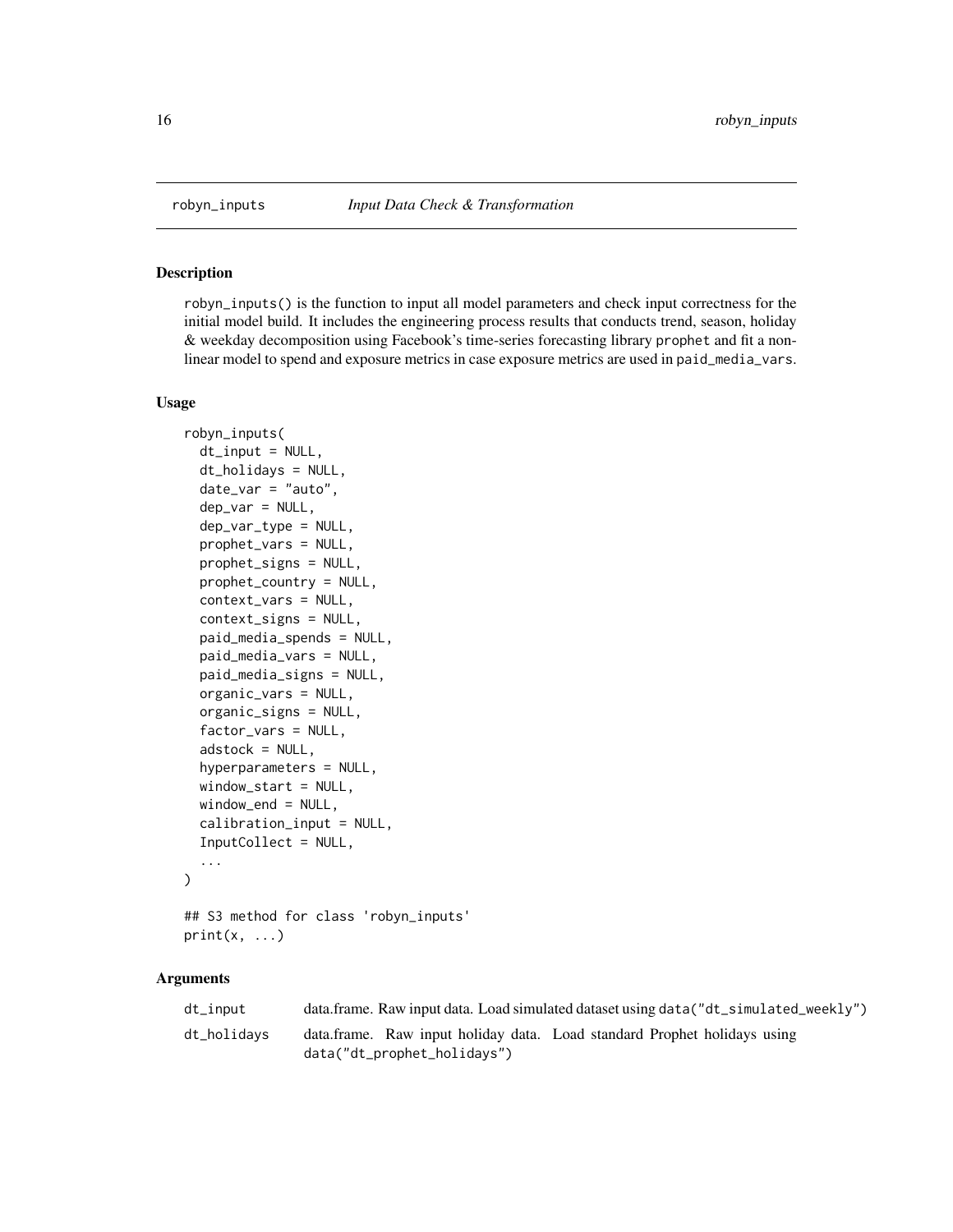| date_var          | Character. Name of date variable. Daily, weekly and monthly data supported.<br>Weekly requires weekstart of Monday or Sunday. date_var must have format<br>"2020-01-01". Default to automatic date detection.                                                                                         |
|-------------------|-------------------------------------------------------------------------------------------------------------------------------------------------------------------------------------------------------------------------------------------------------------------------------------------------------|
| dep_var           | Character. Name of dependent variable. Only one allowed                                                                                                                                                                                                                                               |
| dep_var_type      | Character. Type of dependent variable as "revenue" or "conversion". Only one<br>allowed and case sensitive.                                                                                                                                                                                           |
| prophet_vars      | Character vector. Include any of "trend", "season", "weekday", "holiday". Are<br>case-sensitive. Highly recommended to use all for daily data and "trend", "sea-<br>son", "holiday" for weekly and above cadence.                                                                                     |
| prophet_signs     | Character vector. Choose any of c("default", "positive", "negative").<br>Control the signs of coefficients for prophet variables. Must have same order<br>and same length as prophet_vars. By default it's set to 'defualt'.                                                                          |
| prophet_country   |                                                                                                                                                                                                                                                                                                       |
|                   | Character. Only one country allowed once. Including national holidays for 59<br>countries, whose list can be found loading data ("dt_prophet_holidays").                                                                                                                                              |
| context_vars      | Character vector. Typically competitors, price & promotion, temperature, un-<br>employment rate, etc.                                                                                                                                                                                                 |
| context_signs     | Character vector. Choose any of c("default", "positive", "negative").<br>Control the signs of coefficients for context_vars. Must have same order and<br>same length as context_vars. By default it's set to 'defualt'.                                                                               |
| paid_media_spends |                                                                                                                                                                                                                                                                                                       |
|                   | Character vector. When using exposure level metrics (impressions, clicks, GRP<br>etc) in paid_media_vars, provide corresponding spends for ROAS calculation.<br>For spend metrics in paid_media_vars, use the same name. media_spend_vars<br>must have same order and same length as paid_media_vars. |
| paid_media_vars   |                                                                                                                                                                                                                                                                                                       |
|                   | Character vector. Recommended to use exposure level metrics (impressions,<br>clicks, GRP etc) other than spend. Also recommended to split media channel<br>into sub-channels (e.g. fb_retargeting, fb_prospecting, etc.) to gain more vari-<br>ance. paid_media_vars only accepts numerical variable. |
| paid_media_signs  |                                                                                                                                                                                                                                                                                                       |
|                   | Character vector. Choose any of c("default", "positive", "negative").<br>Control the signs of coefficients for paid_media_vars. Must have same order<br>and same length as paid_media_vars. By default it's set to 'positive'.                                                                        |
| organic_vars      | Character vector. Typically newsletter sendings, push-notifications, social me-<br>dia posts etc. Compared to paid_media_vars organic_vars are often marketing<br>activities without clear spends.                                                                                                    |
| organic_signs     | Character vector. Choose any of c("default", "positive", "negative").<br>Control the signs of coefficients for organic_signs. Must have same order and<br>same length as organic_vars. By default it's set to 'positive'.                                                                             |
| factor_vars       | Character vector. Specify which of the provided variables in organic_vars or<br>context_vars should be forced as a factor.                                                                                                                                                                            |
| adstock           | Character. Choose any of c("geometric", "weibull_cdf", "weibull_pdf").<br>Weibull adtock is a two-parametric function and thus more flexible, but takes                                                                                                                                               |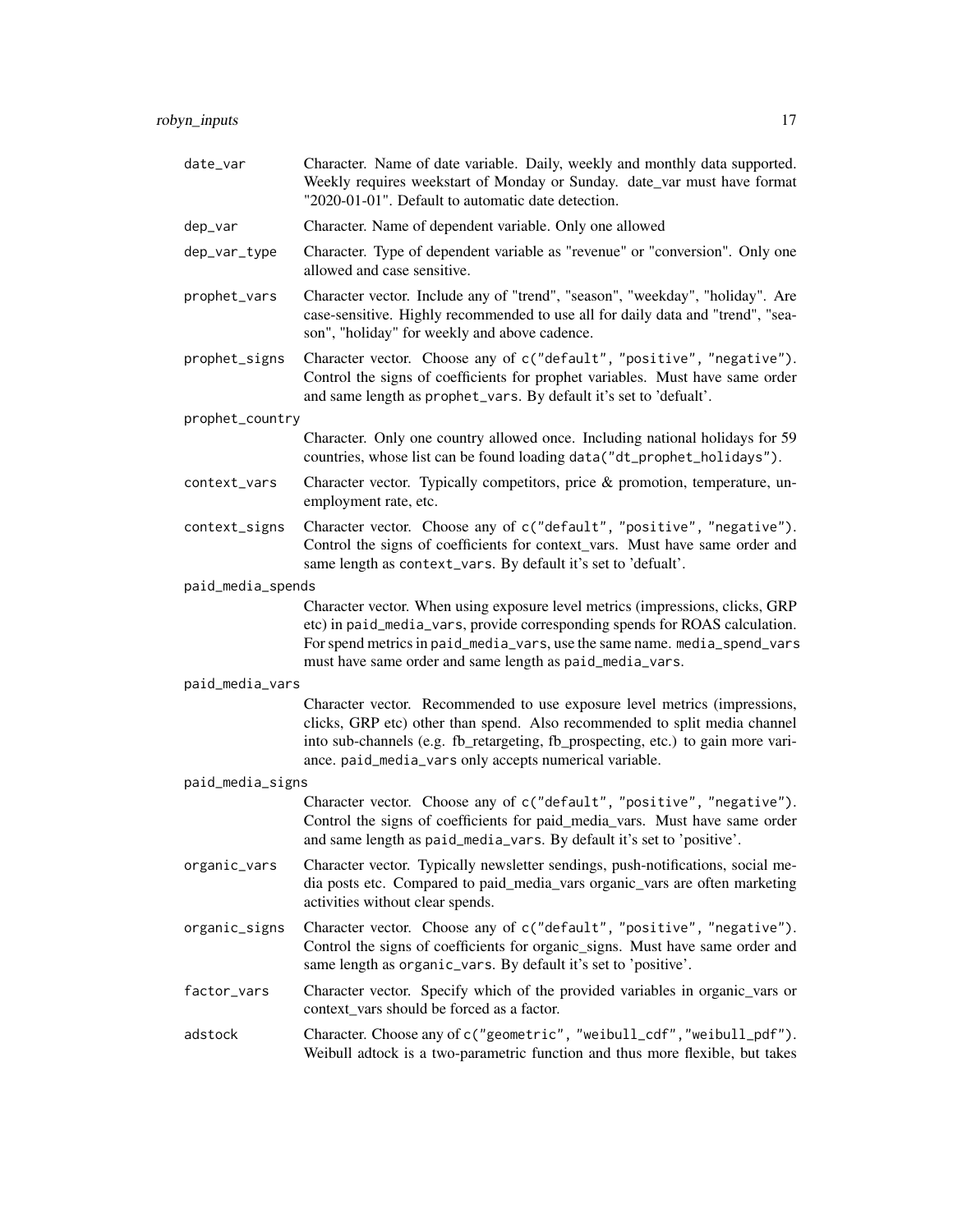longer time than the traditional geometric one-parametric function. CDF, or cumulative density function of the Weibull function allows changing decay rate over time in both C and S shape, while the peak value will always stay at the first period, meaning no lagged effect. PDF, or the probability density function, enables peak value occurring after the first period when shape >=1, allowing lagged effect. Run plot\_adstock() to see the difference visually. Time estimation: with geometric adstock, 2000 iterations \* 5 trials on 8 cores, it takes less than 30 minutes. Both Weibull options take up to twice as much time.

hyperparameters

List. Contains hyperparameter lower and upper bounds. Names of elements in list must be identical to output of hyper\_names(). To fix hyperparameter values, provide only one value.

window\_start, window\_end

Character. Set start and end dates of modelling period. Recommended to not start in the first date in dataset to gain adstock effect from previous periods. Also, columns to rows ratio in the input data to be  $\geq$ =10:1, or in other words at least 10 observations to 1 independent variable. This window will determine the date range of the data period within your dataset you will be using to specifically regress the effects of media, organic and context variables on your dependent variable. We recommend using a full dt\_input dataset with a minimum of 1 year of history, as it will be used in full for the model calculation of trend, seasonality and holidays effects. Whereas the window period will determine how much of the full data set will be used for media, organic and context variables.

calibration\_input

data.frame. Optional. Provide experimental results to calibrate. Your input should include the following values for each experiment: channel, liftStartDate, liftEndDate, liftAbs, spend, confidence, metric. Check "Guide for calibration source" section.

- InputCollect Default to NULL. robyn\_inputs's output when hyperparameters are not yet set.
- ... Additional parameters passed to prophet functions.

x robyn\_inputs() output.

#### Value

List. Contains all input parameters and modified results using Robyn:::robyn\_engineering(). This list is ready to be used on other functions like robyn\_run() and print(). Class: robyn\_inputs.

#### Guide for calibration source

- 1. We strongly recommend to use experimental and causal results that are considered ground truth to calibrate MMM. Usual experiment types are people-based (e.g. Facebook conversion lift) and geo-based (e.g. Facebook GeoLift).
- 2. Currently, Robyn only accepts point-estimate as calibration input. For example, if 10k\$ spend is tested against a hold-out for channel A, then input the incremental return as point-estimate as the example below.
- 3. The point-estimate has to always match the spend in the variable. For example, if channel A usually has 100k\$ weekly spend and the experimental HO is 70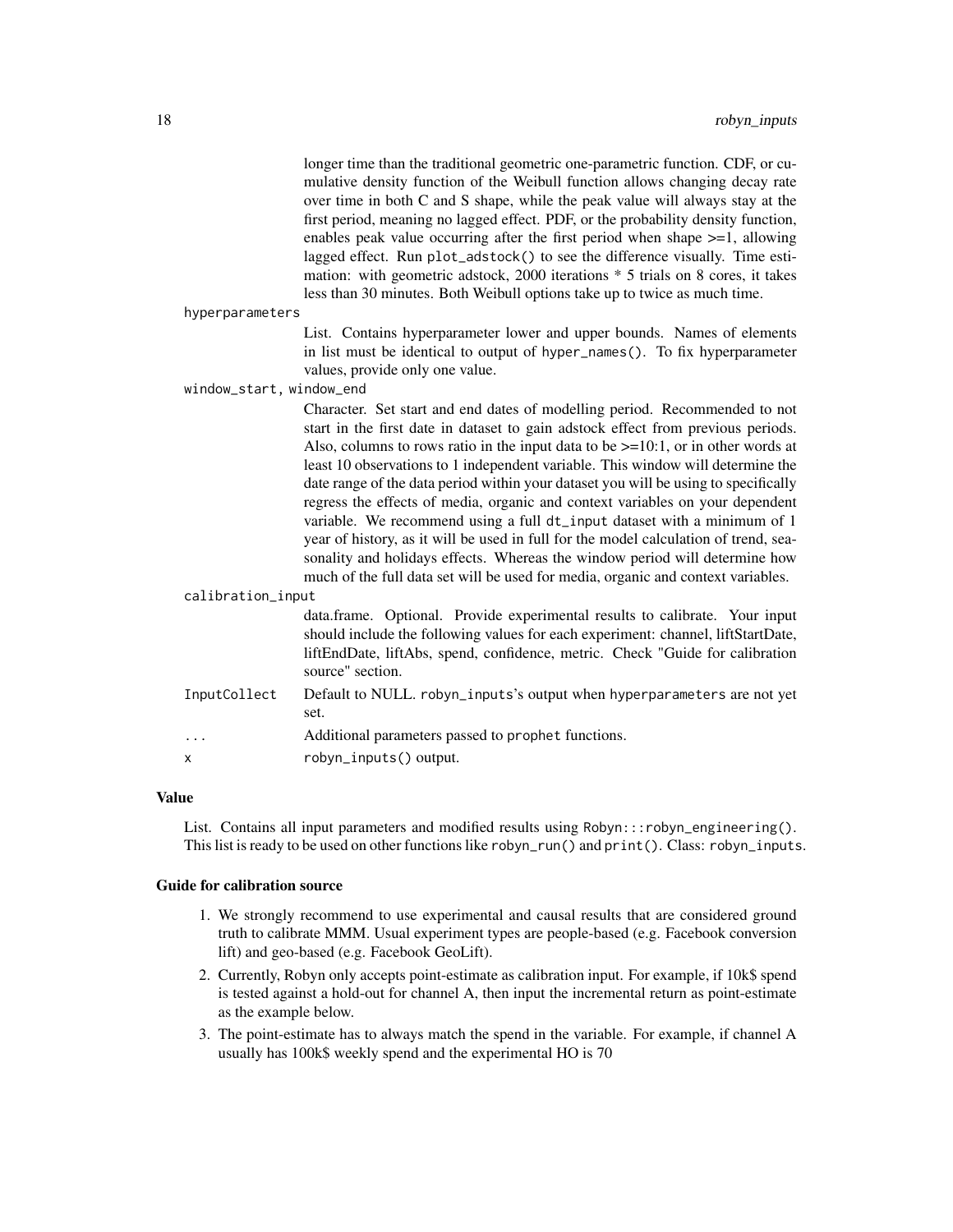#### <span id="page-18-0"></span>robyn\_mmm 19

#### Examples

```
# Load simulated input data
data("dt_simulated_weekly")
# Load standard prophet holidays
data("dt_prophet_holidays")
InputCollect <- robyn_inputs(
 dt_input = dt_simulated_weekly,
 dt_holidays = dt_prophet_holidays,
 date_var = "DATE",
 dep_var = "revenue",
 dep_var_type = "revenue",
 prophet_vars = c("trend", "season", "holiday"),
 prophet_country = "DE",
 context_vars = c("competitor_sales_B", "events"),
 paid_media_spends = c("tv_S", "ooh_S", "print_S", "facebook_S", "search_S"),
 paid_media_vars = c("tv_S", "ooh_S", "print_S", "facebook_I", "search_clicks_P"),
 organic_vars = c("newsletter"),
 factor_vars = c("events"),
 window_start = "2016-11-23",
 window_end = "2018-08-22",
 adstock = "geometric",
 # To be defined separately
 hyperparameters = NULL,
 calibration_input = NULL
\lambdaprint(InputCollect)
```
robyn\_mmm *Core MMM Function*

#### Description

robyn\_mmm() function activates Nevergrad to generate samples of hyperparameters, conducts media transformation within each loop, fits the Ridge regression, calibrates the model optionally, decomposes responses and collects the result. It's an inner function within robyn\_run().

#### Usage

```
robyn_mmm(
  InputCollect,
 hyper_collect,
  iterations,
 cores,
 nevergrad_algo,
  intercept_sign,
  add_penalty_factor = FALSE,
```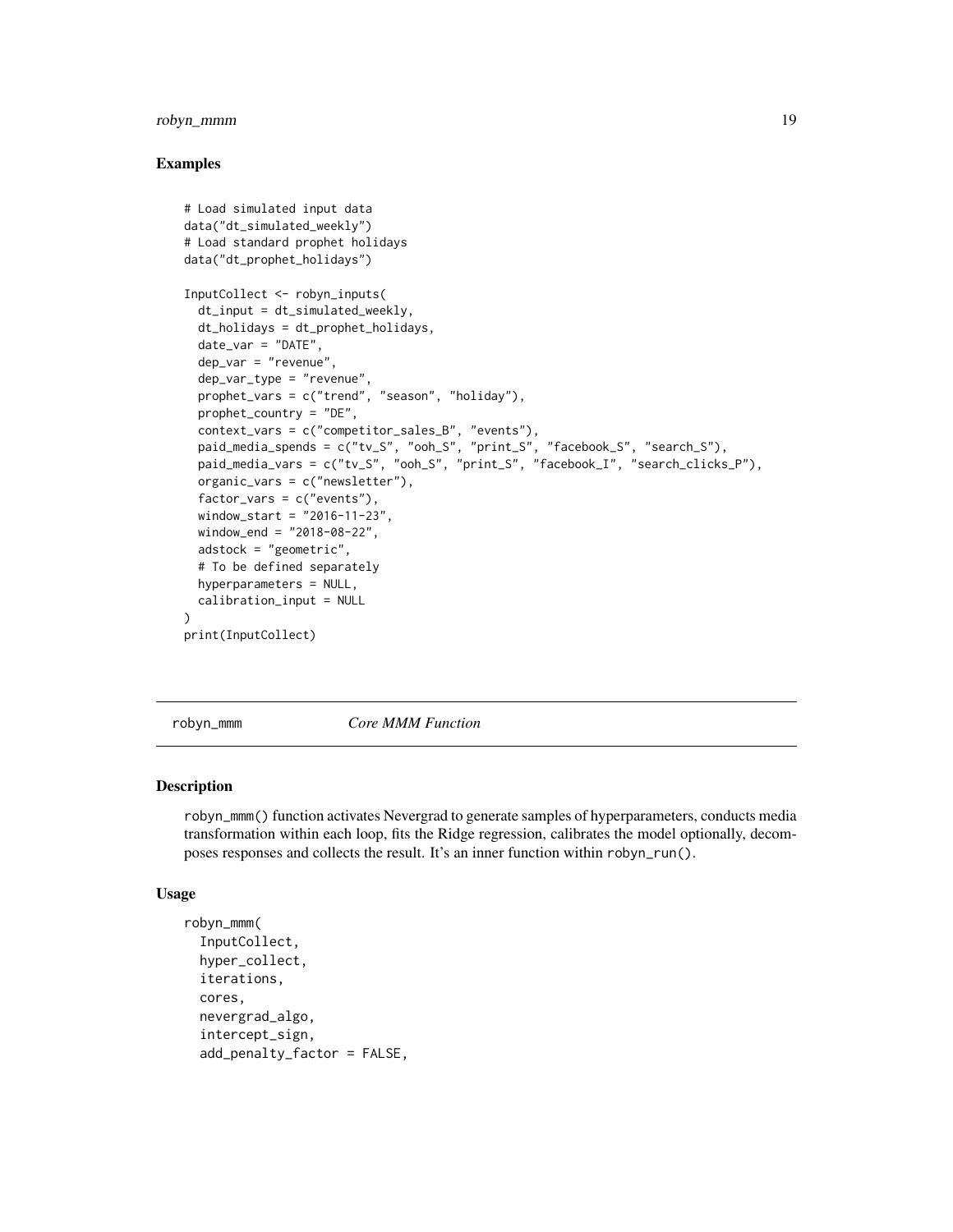```
dt_hyper_fixed = NULL,
 refresh = FALSE,
 seed = 123L,
 quiet = FALSE
)
```
# Arguments

| InputCollect       | List. Contains all input parameters for the model. Required when robyn_object<br>is not provided.                                                                                                                                                                                                  |
|--------------------|----------------------------------------------------------------------------------------------------------------------------------------------------------------------------------------------------------------------------------------------------------------------------------------------------|
| hyper_collect      | List. Containing hyperparameter bounds. Defaults to InputCollect\$hyperparameters.                                                                                                                                                                                                                 |
| iterations         | Integer. Number of iterations to run.                                                                                                                                                                                                                                                              |
| cores              | Integer. Default to parallel: : detectCores() (max cores).                                                                                                                                                                                                                                         |
|                    | nevergrad_algo Character. Default to "TwoPointsDE". Options are c("DE", "TwoPointsDE",<br>"OnePlusOne", "DoubleFastGADiscreteOnePlusOne", "DiscreteOnePlusOne",<br>"PortfolioDiscreteOnePlusOne", "NaiveTBPSA", "cGA", "RandomSearch").                                                            |
|                    | intercept_sign Character. Choose one of "non_negative" (default) or "unconstrained". By de-<br>fault, if intercept is negative, Robyn will drop intercept and refit the model. Con-<br>sider changing intercept_sign to "unconstrained" when there are context_vars<br>with large positive values. |
| add_penalty_factor |                                                                                                                                                                                                                                                                                                    |
|                    | Boolean. Add penalty factor hyperparameters to glmnet's penalty. factor to be<br>optimized by nevergrad. Use with caution, because this feature might add too<br>much hyperparameter space and probably requires more iterations to converge.                                                      |
|                    | dt_hyper_fixed data.frame. Only provide when loading old model results. It consumes hyper-<br>parameters from saved csv pareto_hyperparameters.csv.                                                                                                                                                |
| refresh            | Boolean. Set to TRUE when used in robyn_refresh().                                                                                                                                                                                                                                                 |
| seed               | Integer. For reproducible results when running nevergrad.                                                                                                                                                                                                                                          |
| quiet              | Boolean. Keep messages off?                                                                                                                                                                                                                                                                        |

# Value

List. MMM results with hyperparameters values.

robyn\_onepagers *Generate and Export Robyn One-Pager Plots*

# Description

Generate and Export Robyn One-Pager Plots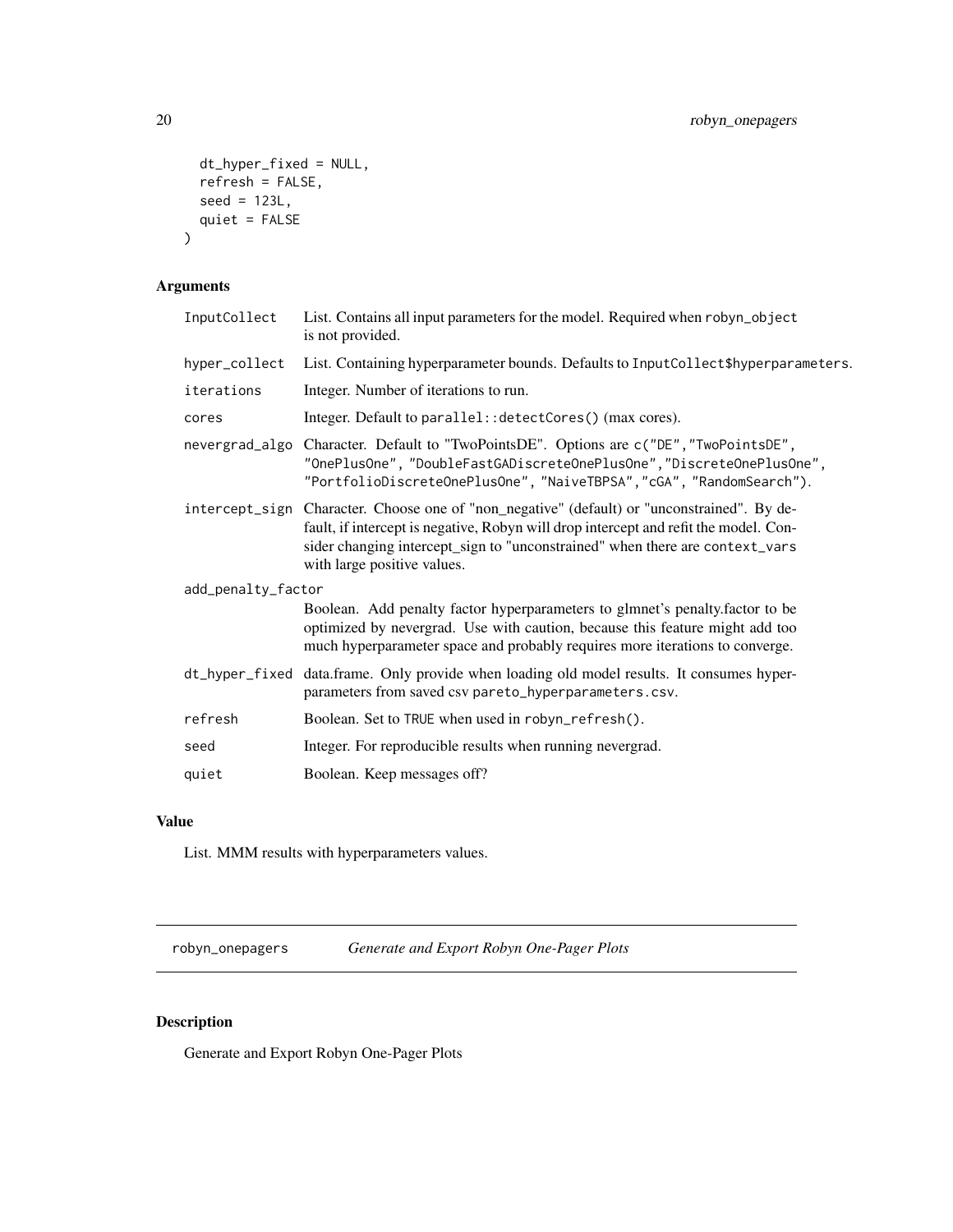<span id="page-20-0"></span>robyn\_outputs 21

#### Usage

```
robyn_onepagers(
  InputCollect,
 OutputCollect,
  select_model = NULL,
 quiet = FALSE,
 export = TRUE)
```
#### Arguments

| InputCollect  | robyn_run() outcomes.                                                                                                                       |
|---------------|---------------------------------------------------------------------------------------------------------------------------------------------|
| OutputCollect | $robyn_run(, export = FALSE) output.$                                                                                                       |
| select_model  | Character vector. Which models (by sollD) do you wish to plot the one-pagers<br>and export? Default will take top robyn_clusters() results. |
| quiet         | Boolean. Keep messages off?                                                                                                                 |
| export        | Boolean. Export outcomes into local files?                                                                                                  |
|               |                                                                                                                                             |

# Value

Invisible list with patchwork plot(s).

robyn\_outputs *Evaluate Models and Output Results into Local Files*

#### Description

Pack robyn\_plots(), robyn\_csv(), and robyn\_clusters() outcomes on robyn\_run() results. When UI=TRUE, enriched OutputModels results with additional plots and objects.

#### Usage

```
robyn_outputs(
  InputCollect,
 OutputModels,
 pareto_fronts = 3,
  calibration_constraint = 0.1,
 plot_folder = NULL,
 plot_folder_sub = NULL,
 plot_pareto = TRUE,
  \text{csv\_out} = " \text{pareto}",clusters = TRUE,
  select_model = "clusters",
 ui = FALSE,export = TRUE,quiet = FALSE,
```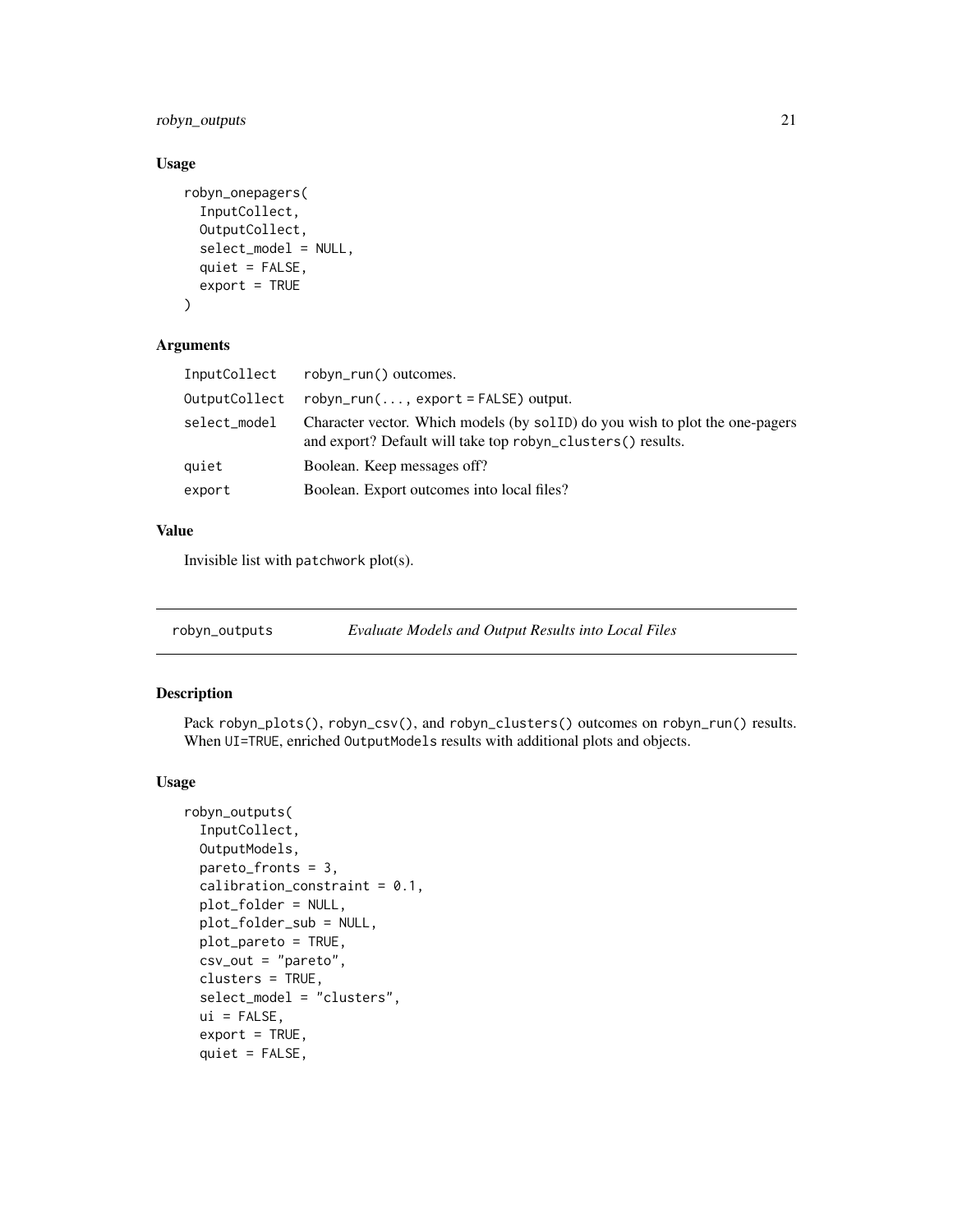```
...
\mathcal{L}## S3 method for class 'robyn_outputs'
print(x, \ldots)robyn_csv(OutputCollect, csv_out = NULL, export = TRUE)
robyn_plots(InputCollect, OutputCollect, export = TRUE)
```
# Arguments

| InputCollect, OutputModels |                                                                                                                                                                                      |
|----------------------------|--------------------------------------------------------------------------------------------------------------------------------------------------------------------------------------|
|                            | robyn_run() outcomes.                                                                                                                                                                |
| pareto_fronts              | Integer. Number of Pareto fronts for the output. pareto_fronts = 1 returns the<br>best models trading off NRMSE & DECOMP. RSSD. Increase pareto_fronts to get<br>more model choices. |
| calibration_constraint     |                                                                                                                                                                                      |
|                            | Numeric. Default to 0.1 and allows 0.01-0.1. When calibrating, 0.1 means top<br>10 selection. Lower calibration_constraint increases calibration accuracy.                           |
| plot_folder                | Character. Path for saving plots. Default to robyn_object and saves plot in the<br>same directory as robyn_object.                                                                   |
| plot_folder_sub            |                                                                                                                                                                                      |
|                            | Character. Customize sub path to save plots. The total path is created with<br>dir.create(file.path(plot_folder, plot_folder_sub)). For example,<br>$plot_folder_sub = "sub_dir".$   |
| plot_pareto                | Boolean. Set to FALSE to deactivate plotting and saving model one-pagers. Used<br>when testing models.                                                                               |
| csv_out                    | Character. Accepts "pareto" or "all". Default to "pareto". Set to "all" will output<br>all iterations as csv. Set NULL to skip exports into CSVs.                                    |
| clusters                   | Boolean. Apply robyn_clusters() to output models?                                                                                                                                    |
| select_model               | Character vector. Which models (by solID) do you wish to plot the one-pagers<br>and export? Default will take top robyn_clusters() results.                                          |
| ui                         | Boolean. Save additional outputs for UI usage. List outcome.                                                                                                                         |
| export                     | Boolean. Export outcomes into local files?                                                                                                                                           |
| quiet                      | Boolean. Keep messages off?                                                                                                                                                          |
| $\ddots$                   | Additional parameters passed to robyn_clusters()                                                                                                                                     |
| x                          | robyn_outputs() output.                                                                                                                                                              |
| OutputCollect              | $robyn_run(, export = FALSE) output.$                                                                                                                                                |

#### Value

(Invisible) list. Class: robyn\_outputs. Contains processed results based on robyn\_run() results. Invisible NULL.

Invisible list with ggplot plots.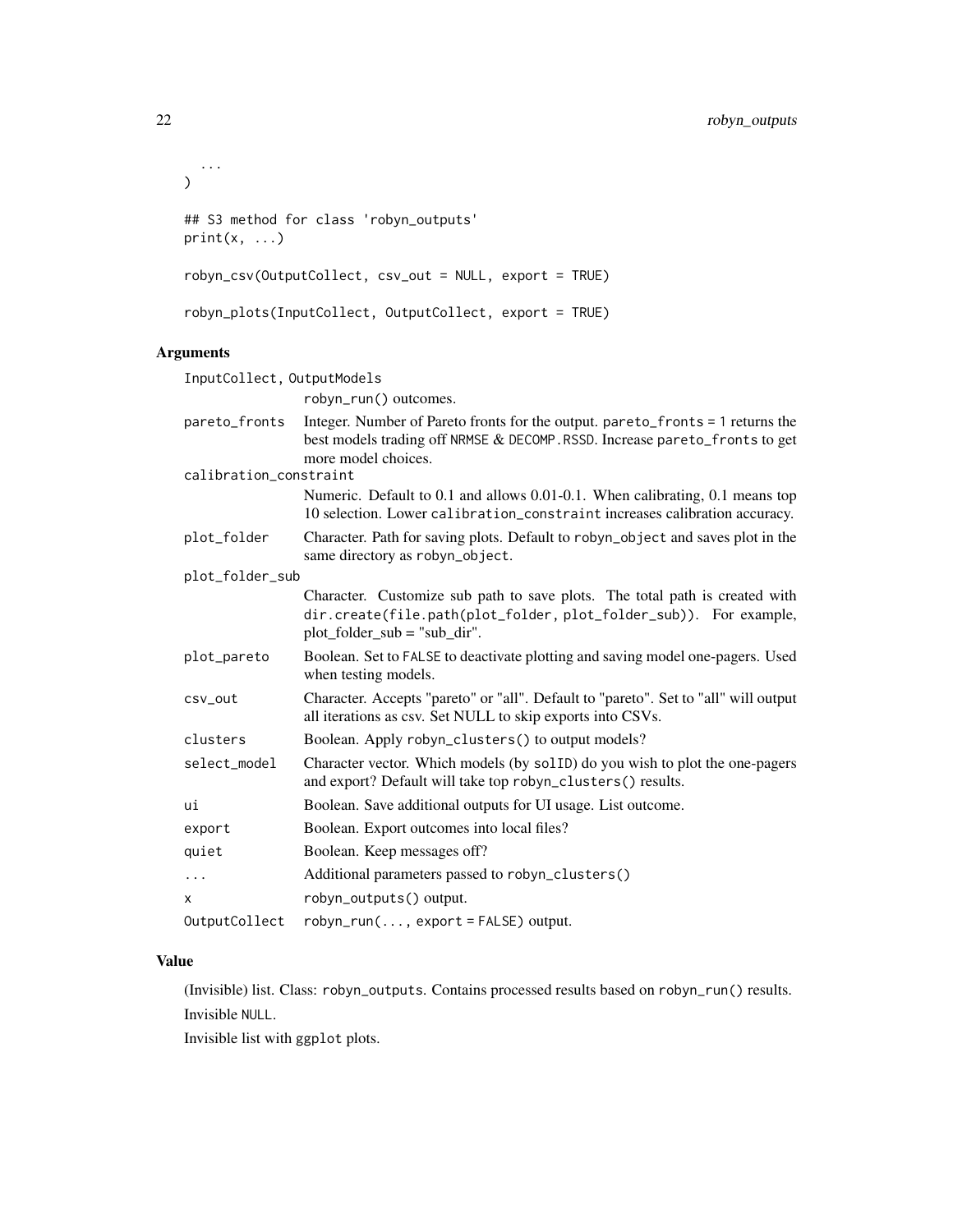<span id="page-22-0"></span>

robyn\_refresh() builds updated models based on the previously built models saved in the Robyn.RDS object specified in robyn\_object. For example, when updating the initial build with 4 weeks of new data, robyn\_refresh() consumes the selected model of the initial build, sets lower and upper bounds of hyperparameters for the new build around the selected hyperparameters of the previous build, stabilizes the effect of baseline variables across old and new builds, and regulates the new effect share of media variables towards the latest spend level. It returns the aggregated results with all previous builds for reporting purposes and produces reporting plots.

You must run robyn\_save() to select and save an initial model first, before refreshing.

When should robyn\_refresh() NOT be used: The robyn\_refresh() function is suitable for updating within "reasonable periods". Two situations are considered better to rebuild model instead of refreshing:

1. Most data is new: If initial model was trained with 100 weeks worth of data but we add +50 weeks of new data.

2. New variables are added: If initial model had less variables than the ones we want to start using on new refresh model.

#### Usage

```
robyn_refresh(
  robyn_object,
  plot_folder_sub = NULL,
  dt_input = dt_input,
  dt_holidays = dt_holidays,
  refresh_steps = 4,
  refresh_mode = "manual",
  refresh_iters = 1000,
  refresh_trials = 3,
  plot_pareto = TRUE,
  version_prompt = FALSE,
  ...
)
## S3 method for class 'robyn_refresh'
print(x, \ldots)
```
#### Arguments

robyn\_object Character. Path of the Robyn.RDS object that contains all previous modeling information.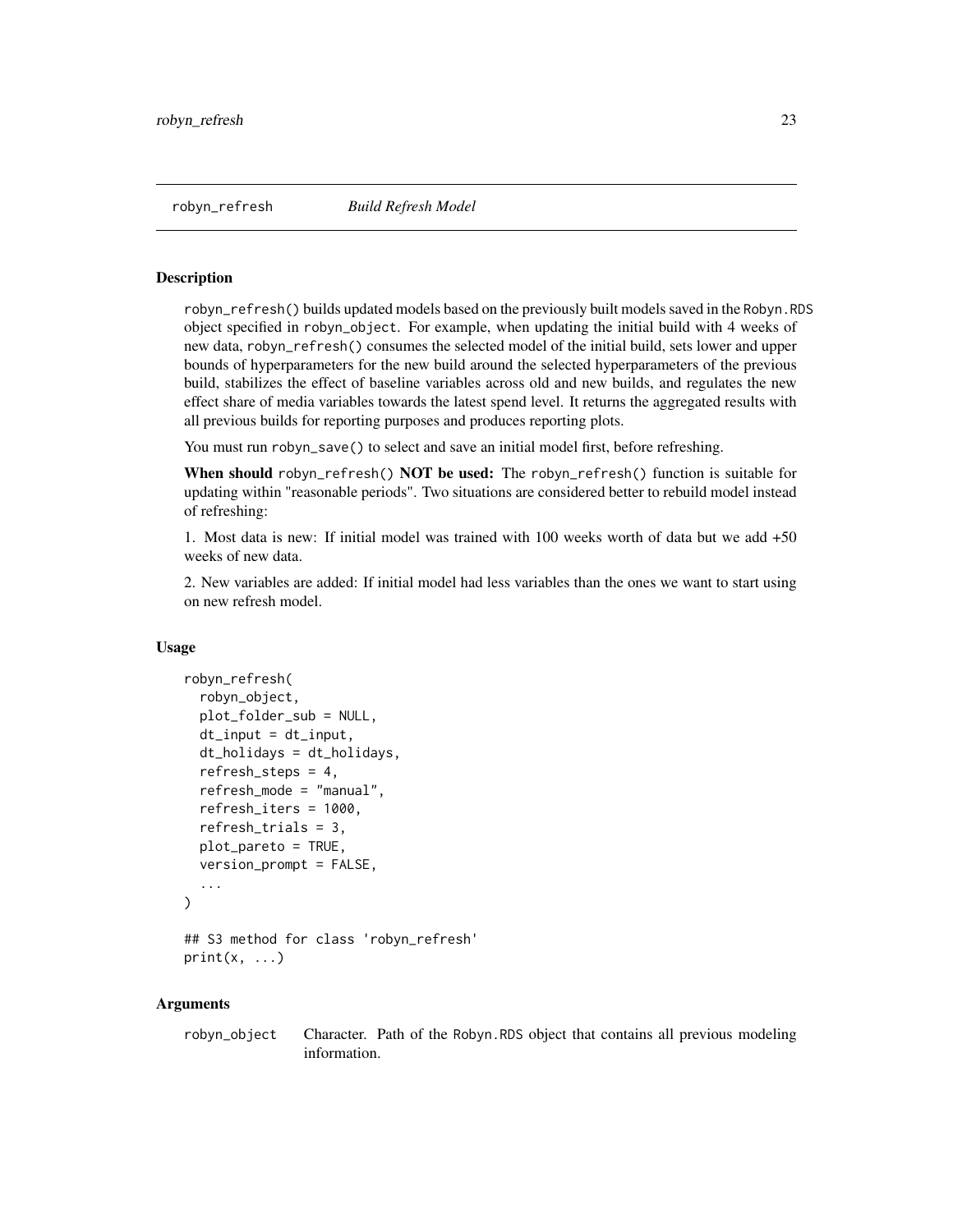| plot_folder_sub |                                                                                                                                                                                                                                                                                                   |
|-----------------|---------------------------------------------------------------------------------------------------------------------------------------------------------------------------------------------------------------------------------------------------------------------------------------------------|
|                 | Character. Customize sub path to save plots. The total path is created with<br>dir.create(file.path(plot_folder, plot_folder_sub)). For example,<br>$plot_folder_sub = "sub_dir".$                                                                                                                |
| $dt$ _input     | data.frame. Should include all previous data and newly added data for the re-<br>fresh.                                                                                                                                                                                                           |
| dt_holidays     | data.frame. Raw input holiday data. Load standard Prophet holidays using<br>data("dt_prophet_holidays").                                                                                                                                                                                          |
| refresh_steps   | Integer. It controls how many time units the refresh model build move for-<br>ward. For example, refresh_steps = 4 on weekly data means the InputCol-<br>lect\$window_start & InputCollect\$window_end move forward 4 weeks.                                                                      |
| refresh_mode    | Character. Options are "auto" and "manual". In auto mode, the robyn_refresh()<br>function builds refresh models with given refresh_steps repeatedly until there's<br>no more data available. I manual mode, the robyn_refresh() only moves for-<br>ward refresh_steps only once.                  |
| refresh_iters   | Integer. Iterations per refresh. Rule of thumb is, the more new data added,<br>the more iterations needed. More reliable recommendation still needs to be<br>investigated.                                                                                                                        |
|                 | refresh_trials Integer. Trials per refresh. Defaults to 5 trials. More reliable recommendation<br>still needs to be investigated.                                                                                                                                                                 |
| plot_pareto     | Boolean. Set to FALSE to deactivate plotting and saving model one-pagers. Used<br>when testing models.                                                                                                                                                                                            |
| version_prompt  | Logical. If FALSE, the model refresh version will be selected based on the<br>smallest combined error of normalised NRMSE & DECOMP.RSSD. If TRUE,<br>a prompt will be presented to the user to select one of the refreshed models<br>(one-pagers and pareto csv files will already be generated). |
| $\cdots$        | Additional parameters to overwrite original custom parameters passed into ini-<br>tial model.                                                                                                                                                                                                     |
| х               | robyn_refresh() output.                                                                                                                                                                                                                                                                           |

# Value

List. The Robyn object, class robyn\_refresh.

List. Same as robyn\_run() but with refreshed models.

```
## Not run:
# Set the (pre-trained and exported) Robyn object path
robyn_object <- "~/Desktop/Robyn.RDS"
# Load dummy data
data("dt_simulated_weekly")
# Load holidays data
data("dt_prophet_holidays")
```

```
# Run \code{robyn_refresh()} with 13 weeks cadance in auto mode
Robyn <- robyn_refresh(
```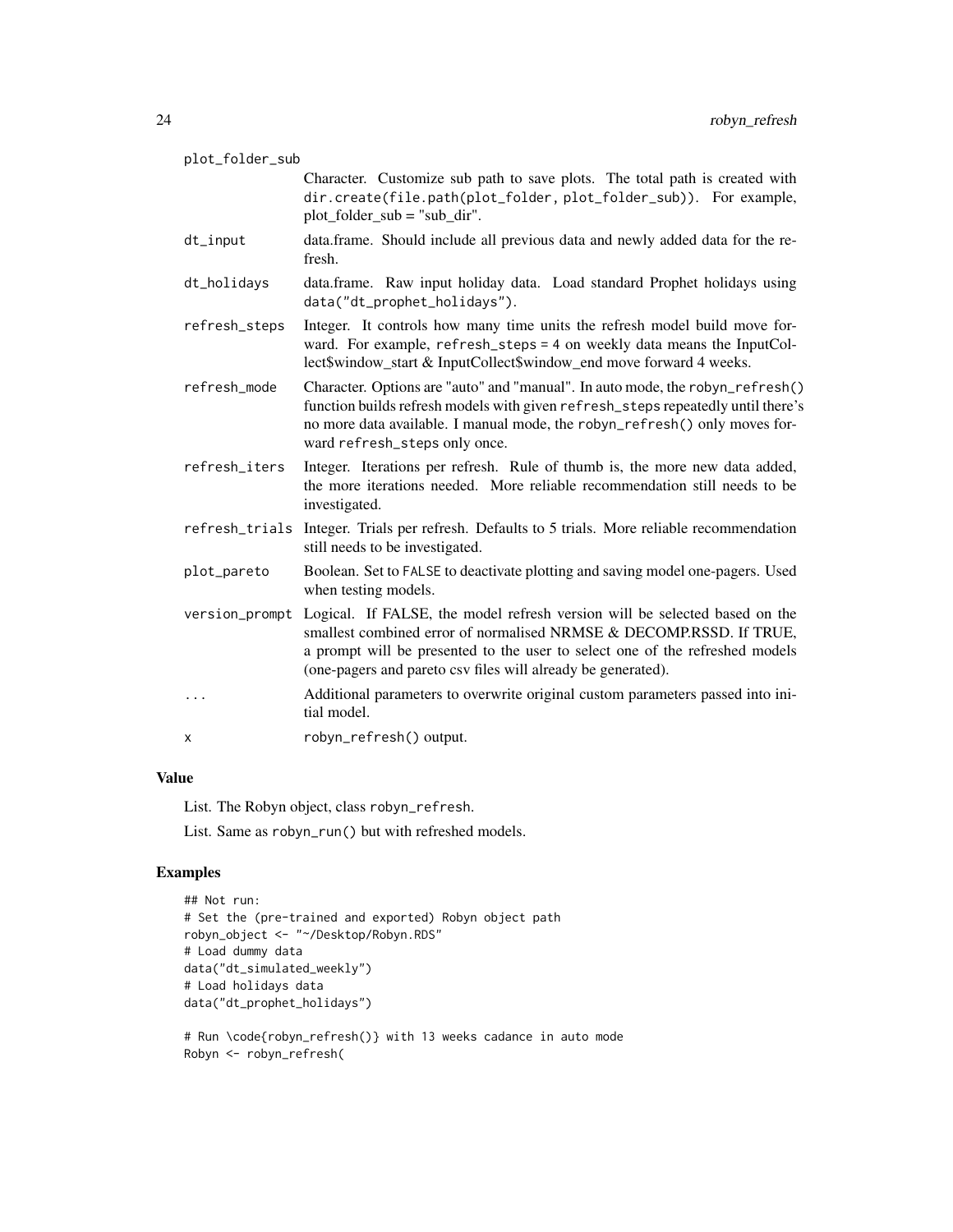```
robyn_object = robyn_object,
 dt_input = dt_simulated_weekly,
 dt_holidays = dt_prophet_holidays,
 refresh_steps = 13,
 refresh_mode = "auto",
 refresh_iters = 200,
 refresh_trials = 5
\mathcal{L}# Run \code{robyn_refresh()} with 4 weeks cadance in manual mode
Robyn <- robyn_refresh(
 robyn_object = robyn_object,
 dt_input = dt_simulated_weekly,
 dt_holidays = dt_prophet_holidays,
 refresh_steps = 4,
 refresh_mode = "manual",
 refresh_iters = 200,
 refresh_trials = 5
)
## End(Not run)
```
robyn\_response *Response Function*

### Description

robyn\_response() returns the response for a given spend level of a given paid\_media\_vars from a selected model result and selected model build (initial model, refresh model, etc.).

#### Usage

```
robyn_response(
  robyn_object = NULL,
  select_build = NULL,
 media_metric = NULL,
  select_model = NULL,
 metric_value = NULL,
  dt_hyppar = NULL,
  dt\_coeff = NULL,InputCollect = NULL,
  OutputCollect = NULL,
  quiet = FALSE\lambda
```
#### Arguments

robyn\_object Character. Path of the Robyn.RDS object that contains all previous modeling information.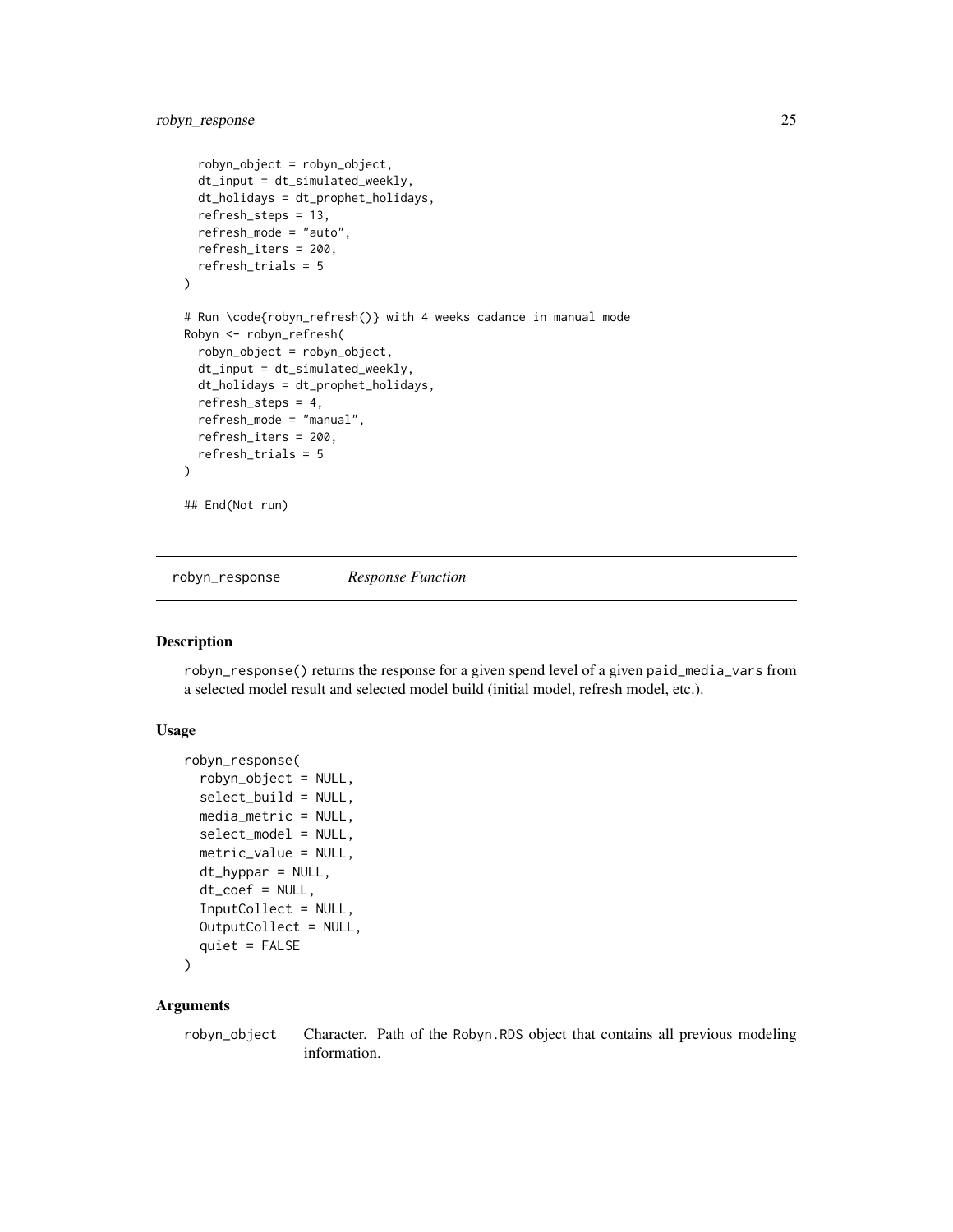| select_build  | Integer. Default to the latest model build. select_build = $0$ selects the initial<br>model. $select\_build = 1$ selects the first refresh model.                                                                                                                            |
|---------------|------------------------------------------------------------------------------------------------------------------------------------------------------------------------------------------------------------------------------------------------------------------------------|
| media_metric  | A character. Selected media variable for the response. Must be one value from<br>paid_media_spends, paid_media_vars or organic_vars                                                                                                                                          |
| select_model  | Character. A model SolID. When robyn_object is provided, select_model<br>defaults to the already selected SolID. When robyn_object is not provided,<br>select_model must be provided with InputCollect and OutputCollect, and<br>must be one of OutputCollect\$allSolutions. |
| metric_value  | Numeric. Desired metric value to return a response for.                                                                                                                                                                                                                      |
| dt_hyppar     | A data.table. When robyn_object is not provided, use dt_hyppar = 0utputCollect\$resultHypParam.<br>It must be provided along select_model, dt_coef and InputCollect.                                                                                                         |
| $dt\_{code}$  | A data.table. When robyn_object is not provided, use dt_coef = 0utputCollect\$xDecompAgg.<br>It must be provided along select_model, dt_hyppar and InputCollect.                                                                                                             |
| InputCollect  | List. Contains all input parameters for the model. Required when robyn_object<br>is not provided.                                                                                                                                                                            |
| OutputCollect | List. Containing all model result. Required when robyn_object is not pro-<br>vided.                                                                                                                                                                                          |
| quiet         | Boolean. Keep messages off?                                                                                                                                                                                                                                                  |

#### Value

List. Response value and plot. Class: robyn\_response.

```
## Not run:
# Having InputCollect and OutputCollect results OR robyn_object
# Set your exported model location
robyn_object <- "~/Desktop/MyRobyn.RDS"
# Get marginal response (mResponse) and marginal ROI (mROI) for
# the next 1k on 80k for search_S, when provided the saved
# robyn_object by the robyn_save() function.
spend1 <- 80000
Response1 <- robyn_response(
 robyn_object = robyn_object,
 media_metric = "search_S",
 metric_value = spend1
)$response
# Get ROI for 80k
Response1 / spend1 # ROI for search 80k
# Get response for 81k
spend2 <- spend1 + 1000
Response2 <- robyn_response(
  robyn_object = robyn_object,
 media_metric = "search_S",
  metric_value = spend2
)$response
```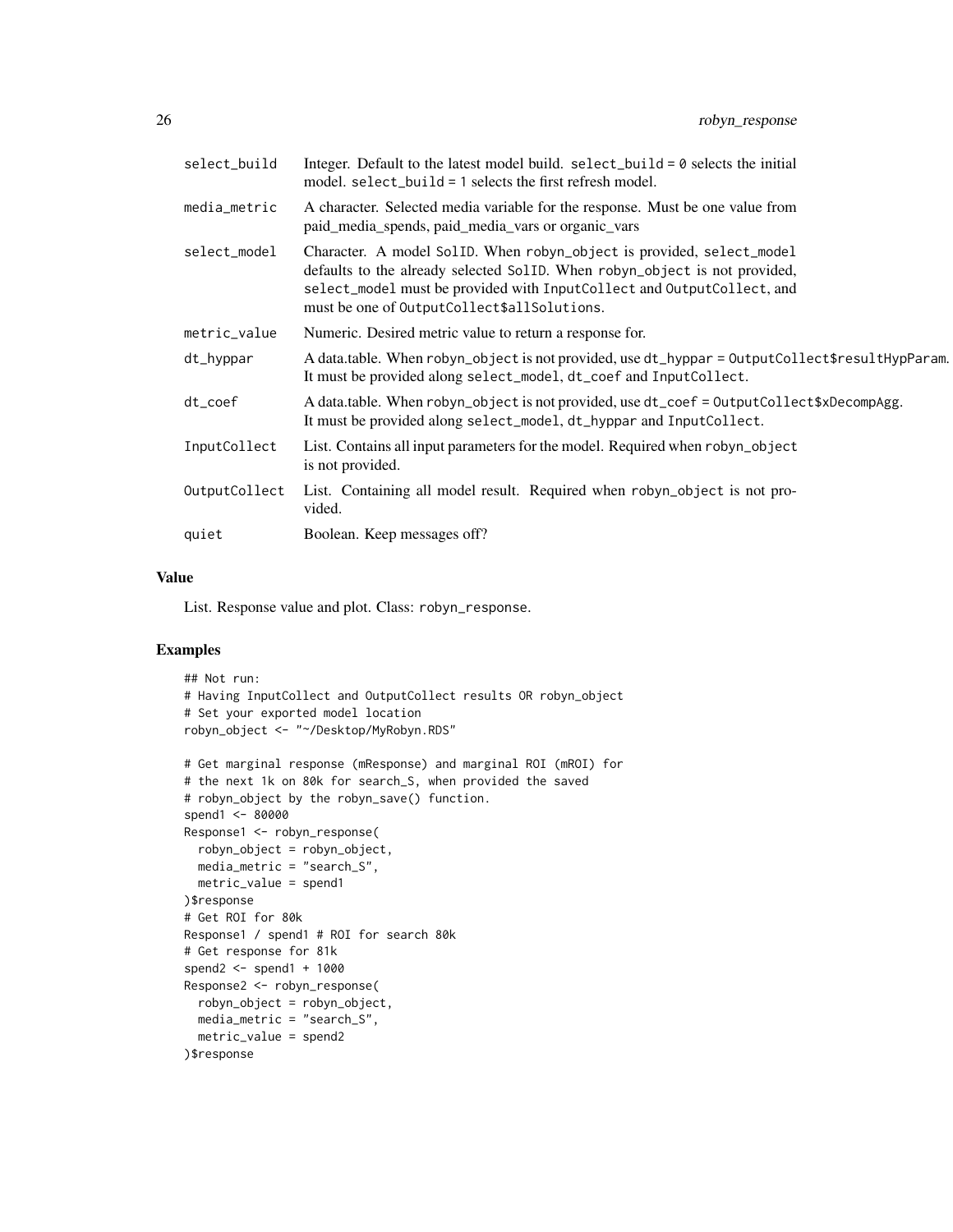# <span id="page-26-0"></span>robyn\_run 27

```
# Get ROI for 81k
Response2 / spend2 # ROI for search 81k
# Get marginal response (mResponse) for the next 1k on 80k
Response2 - Response1
# Get marginal ROI (mROI) for the next 1k on 80k
(Response2 - Response1) / (spend2 - spend1)
# Example of getting paid media exposure response curves
imps <- 1000000
response_imps <- robyn_response(
  robyn_object = robyn_object,
  media_metric = "facebook_I",
  metric_value = imps
)$response
response_per_1k_imps <- response_imps / imps * 1000
response_per_1k_imps
# Example of getting organic media exposure response curves
sendings <- 30000
response_sending <- robyn_response(
  robyn_object = robyn_object,
  media_metric = "newsletter",
  metric_value = sendings
)$response
response_per_1k_send <- response_sending / sendings * 1000
response_per_1k_send
# Get response for 80k for search_S from the third model refresh
robyn_response(
  robyn_object = robyn_object,
  select_build = 3,
  media_metric = "search_S",
  metric_value = 80000
)
# Get response for 80k for search_S from the a certain model SolID
# in the current model output in the global environment
robyn_response(
  media_metric = "search_S",
  metric_value = 80000,
  select_model = "3_10_3"dt_hyppar = OutputCollect$resultHypParam,
  dt_coef = OutputCollect$xDecompAgg,
  InputCollect = InputCollect
)
## End(Not run)
```
robyn\_run *Robyn Modelling Function*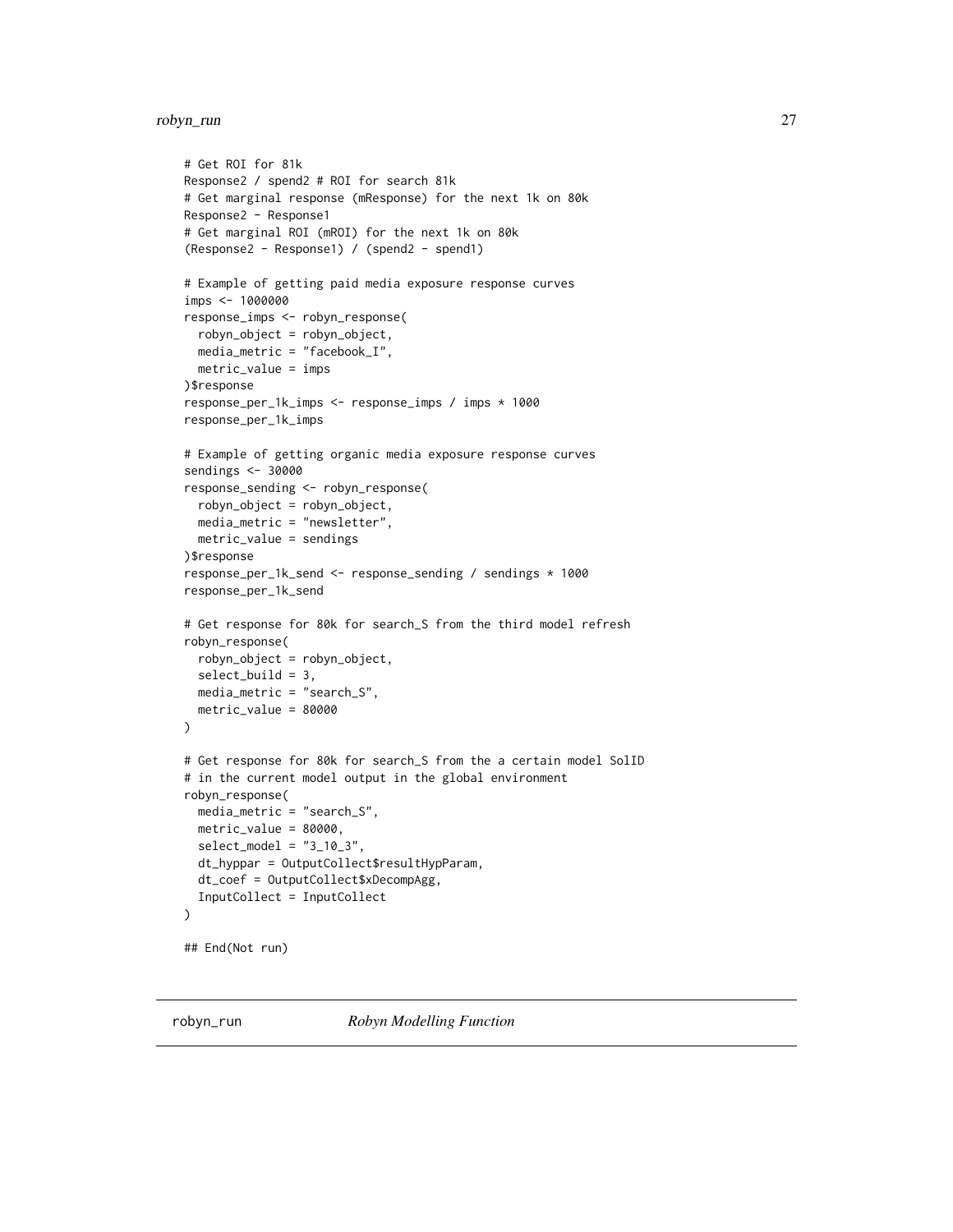robyn\_run() consumes robyn\_input() outputs, runs robyn\_mmm(), and collects all modeling results.

# Usage

```
robyn_run(
  InputCollect,
  dt_hyper_fixed = NULL,
  add_penalty_factor = FALSE,
  refresh = FALSE,
  seed = 123L,
 outputs = TRUE,
 quiet = FALSE,
 cores = NULL,
 trials = NULL,
  iterations = NULL,
 nevergrad_algo = "TwoPointsDE",
  intercept_sign = "non_negative",
 lambda_control = NULL,
  ...
\mathcal{L}## S3 method for class 'robyn_models'
```

```
print(x, \ldots)
```
# Arguments

| InputCollect       | List. Contains all input parameters for the model. Required when robyn_object<br>is not provided.                                                                                                                                            |
|--------------------|----------------------------------------------------------------------------------------------------------------------------------------------------------------------------------------------------------------------------------------------|
|                    | dt_hyper_fixed data.frame. Only provide when loading old model results. It consumes hyper-<br>parameters from saved csv pareto_hyperparameters.csv.                                                                                          |
| add_penalty_factor |                                                                                                                                                                                                                                              |
|                    | Boolean. Add penalty factor hyperparameters to glmnet's penalty factor to be<br>optimized by nevergrad. Use with caution, because this feature might add too<br>much hyperparameter space and probably requires more iterations to converge. |
| refresh            | Boolean. Set to TRUE when used in robyn_refresh().                                                                                                                                                                                           |
| seed               | Integer. For reproducible results when running nevergrad.                                                                                                                                                                                    |
| outputs            | Boolean. Process results with robyn_outputs()?                                                                                                                                                                                               |
| quiet              | Boolean. Keep messages off?                                                                                                                                                                                                                  |
| cores              | Integer. Default to parallel:: detectCores() (max cores).                                                                                                                                                                                    |
| trials             | Integer. Recommended 5 for default nevergrad_algo = "TwoPointsDE".                                                                                                                                                                           |
| iterations         | Integer. Recommended 2000 for default when using nevergrad_algo = "TwoPointsDE".                                                                                                                                                             |
| nevergrad_algo     | Character. Default to "TwoPointsDE". Options are c("DE", "TwoPointsDE",<br>"OnePlusOne", "DoubleFastGADiscreteOnePlusOne", "DiscreteOnePlusOne",<br>"PortfolioDiscreteOnePlusOne", "NaiveTBPSA", "cGA", "RandomSearch").                     |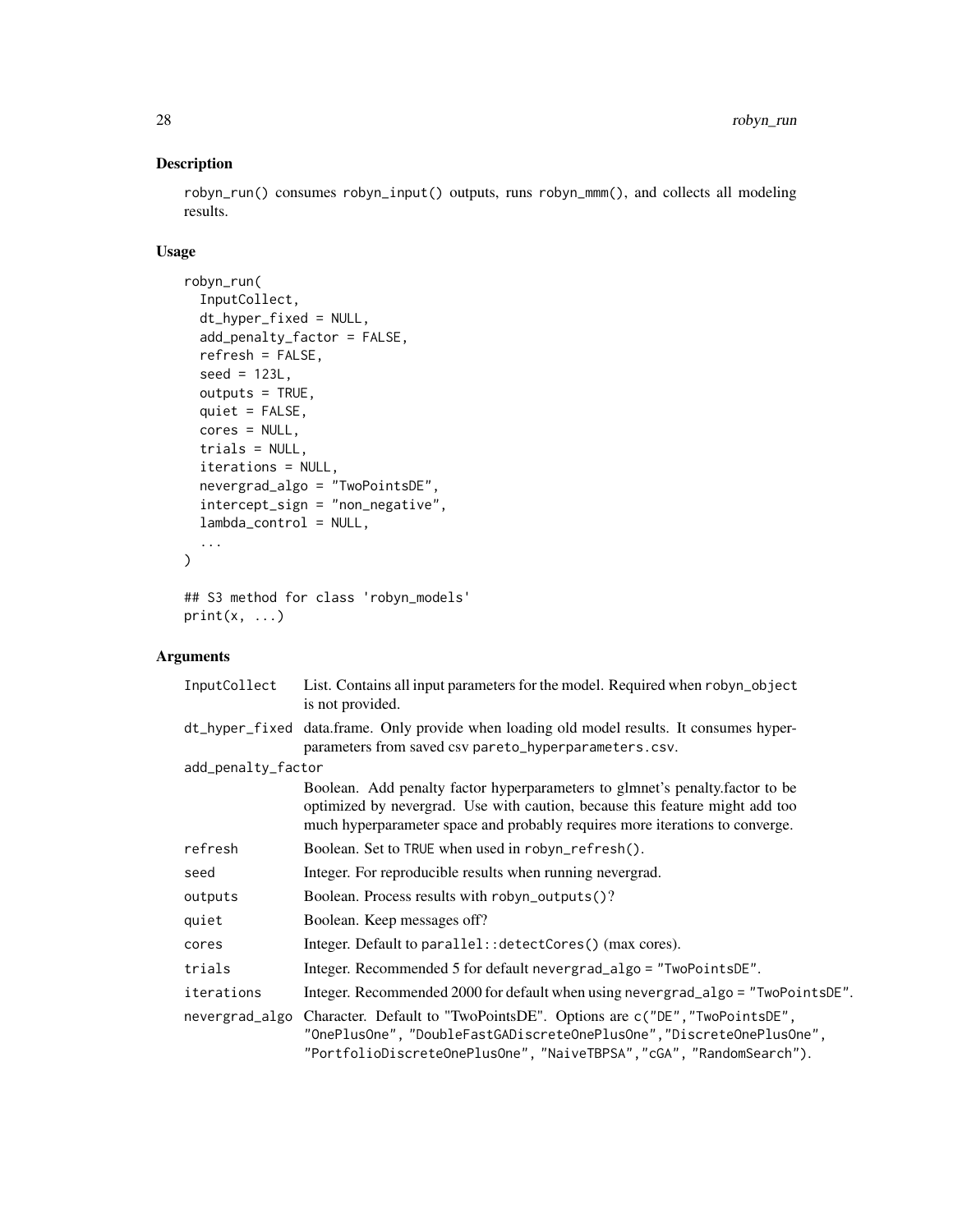# <span id="page-28-0"></span>robyn\_save 29

|   | intercept_sign Character. Choose one of "non_negative" (default) or "unconstrained". By de- |
|---|---------------------------------------------------------------------------------------------|
|   | fault, if intercept is negative, Robyn will drop intercept and refit the model. Con-        |
|   | sider changing intercept_sign to "unconstrained" when there are context_vars                |
|   | with large positive values.                                                                 |
|   | lambda_control Deprecated in v3.6.0.                                                        |
| . | Additional parameters passed to robyn_outputs().                                            |
| x | robyn_models() output.                                                                      |

# Value

List. Class: robyn\_models. Contains the results of all trials and iterations modeled.

List. Contains all trained models. Class: robyn\_models.

#### Examples

```
## Not run:
# Having InputCollect results
OutputCollect <- robyn_run(
  InputCollect = InputCollect,
  cores = 2,iterations = 200,
  trials = 1,
  outputs = FALSE
\mathcal{L}## End(Not run)
```
#### robyn\_save *Export Robyn Model to Local File*

# Description

Use robyn\_save() to select and save as .RDS file the initial model.

#### Usage

```
robyn_save(
  robyn_object,
  select_model,
  InputCollect,
  OutputCollect,
  quiet = FALSE\mathcal{L}## S3 method for class 'robyn_save'
print(x, \ldots)## S3 method for class 'robyn_save'
plot(x, \ldots)
```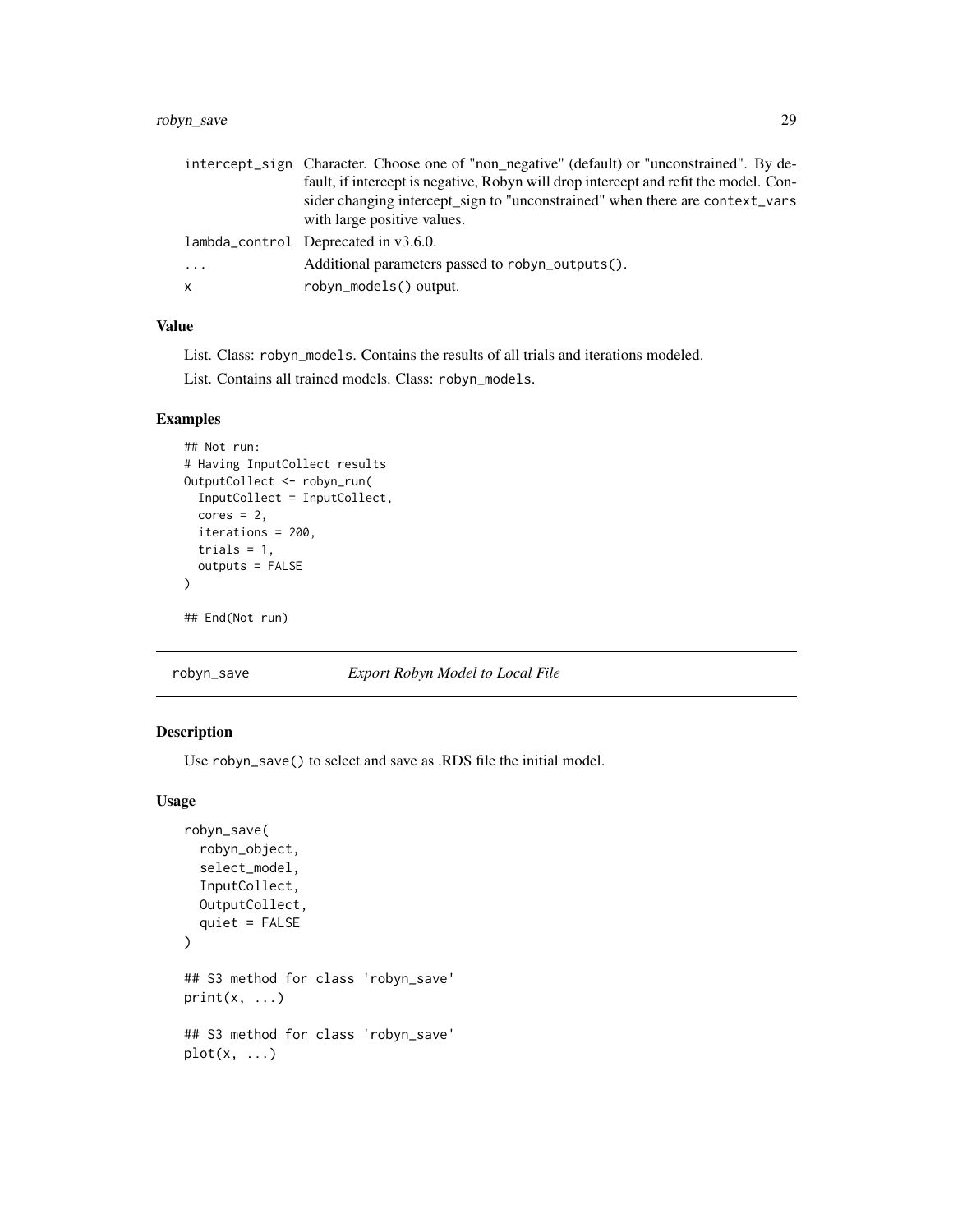# <span id="page-29-0"></span>Arguments

| robyn_object  | Character. Path of the Robyn. RDS object that contains all previous modeling<br>information.                                                                                                                                                                                 |
|---------------|------------------------------------------------------------------------------------------------------------------------------------------------------------------------------------------------------------------------------------------------------------------------------|
| select_model  | Character. A model SollD. When robyn_object is provided, select_model<br>defaults to the already selected SolID. When robyn_object is not provided,<br>select_model must be provided with InputCollect and OutputCollect, and<br>must be one of OutputCollect\$allSolutions. |
| InputCollect  | List. Contains all input parameters for the model. Required when robyn_object<br>is not provided.                                                                                                                                                                            |
| OutputCollect | List. Containing all model result. Required when robyn_object is not pro-<br>vided.                                                                                                                                                                                          |
| quiet         | Boolean. Keep messages off?                                                                                                                                                                                                                                                  |
| X             | robyn_save() output.                                                                                                                                                                                                                                                         |
| $\ddots$      | Additional parameters passed to robyn_outputs().                                                                                                                                                                                                                             |

#### Value

(Invisible) list with filename and summary. Class: robyn\_save.

robyn\_train *Train Robyn Models*

#### Description

robyn\_train() consumes output from robyn\_input() and runs the robyn\_mmm() on each trial.

#### Usage

```
robyn_train(
  InputCollect,
 hyper_collect,
 cores,
  iterations,
 trials,
  intercept_sign,
 nevergrad_algo,
 dt_hyper_fixed = NULL,
 add_penalty_factor = FALSE,
 refresh = FALSE,
 seed = 123,
  quiet = FALSE
\mathcal{L}
```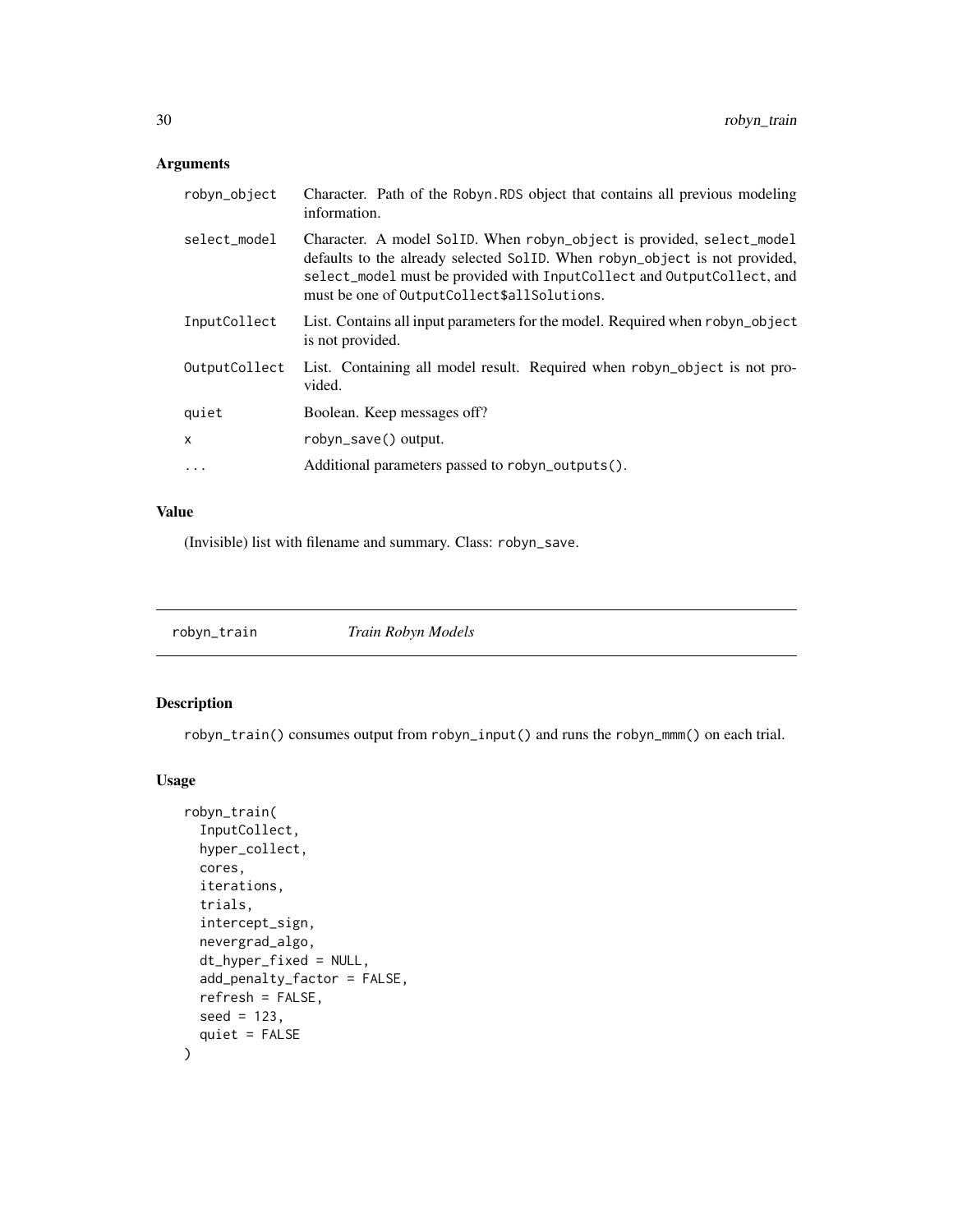# <span id="page-30-0"></span>robyn\_update 31

# Arguments

| List. Contains all input parameters for the model. Required when robyn_object<br>is not provided.                                                                                                                                                                                                  |  |  |
|----------------------------------------------------------------------------------------------------------------------------------------------------------------------------------------------------------------------------------------------------------------------------------------------------|--|--|
| List. Containing hyperparameter bounds. Defaults to InputCollect\$hyperparameters.                                                                                                                                                                                                                 |  |  |
| Integer. Default to parallel:: detectCores() (max cores).                                                                                                                                                                                                                                          |  |  |
| Integer. Recommended 2000 for default when using nevergrad_algo = "TwoPointsDE".                                                                                                                                                                                                                   |  |  |
| Integer. Recommended 5 for default nevergrad_algo = "TwoPointsDE".                                                                                                                                                                                                                                 |  |  |
| intercept_sign Character. Choose one of "non_negative" (default) or "unconstrained". By de-<br>fault, if intercept is negative, Robyn will drop intercept and refit the model. Con-<br>sider changing intercept_sign to "unconstrained" when there are context_vars<br>with large positive values. |  |  |
| Character. Default to "TwoPointsDE". Options are c("DE", "TwoPointsDE",<br>nevergrad_algo<br>"OnePlusOne", "DoubleFastGADiscreteOnePlusOne", "DiscreteOnePlusOne",<br>"PortfolioDiscreteOnePlusOne", "NaiveTBPSA", "cGA", "RandomSearch").                                                         |  |  |
| dt_hyper_fixed data.frame. Only provide when loading old model results. It consumes hyper-<br>parameters from saved csv pareto_hyperparameters.csv.                                                                                                                                                |  |  |
| add_penalty_factor                                                                                                                                                                                                                                                                                 |  |  |
| Boolean. Add penalty factor hyperparameters to glmnet's penalty.factor to be<br>optimized by nevergrad. Use with caution, because this feature might add too<br>much hyperparameter space and probably requires more iterations to converge.                                                       |  |  |
| Boolean. Set to TRUE when used in robyn_refresh().                                                                                                                                                                                                                                                 |  |  |
| Integer. For reproducible results when running nevergrad.                                                                                                                                                                                                                                          |  |  |
| Boolean. Keep messages off?                                                                                                                                                                                                                                                                        |  |  |
|                                                                                                                                                                                                                                                                                                    |  |  |

# Value

List. Iteration results to include in robyn\_run() results.

robyn\_update *Update Robyn Version*

# Description

Update Robyn version from [Github repository](https://github.com/facebookexperimental/Robyn) for "dev" version or from CRAN (not yet submitted, but soon!).

# Usage

robyn\_update(dev = TRUE, ...)

# Arguments

| dev                     | Boolean. Dev version? If not, CRAN version.                               |
|-------------------------|---------------------------------------------------------------------------|
| $\cdot$ $\cdot$ $\cdot$ | Parameters to pass to remotes::install_github or utils::install.packages, |
|                         | depending on dev parameter.                                               |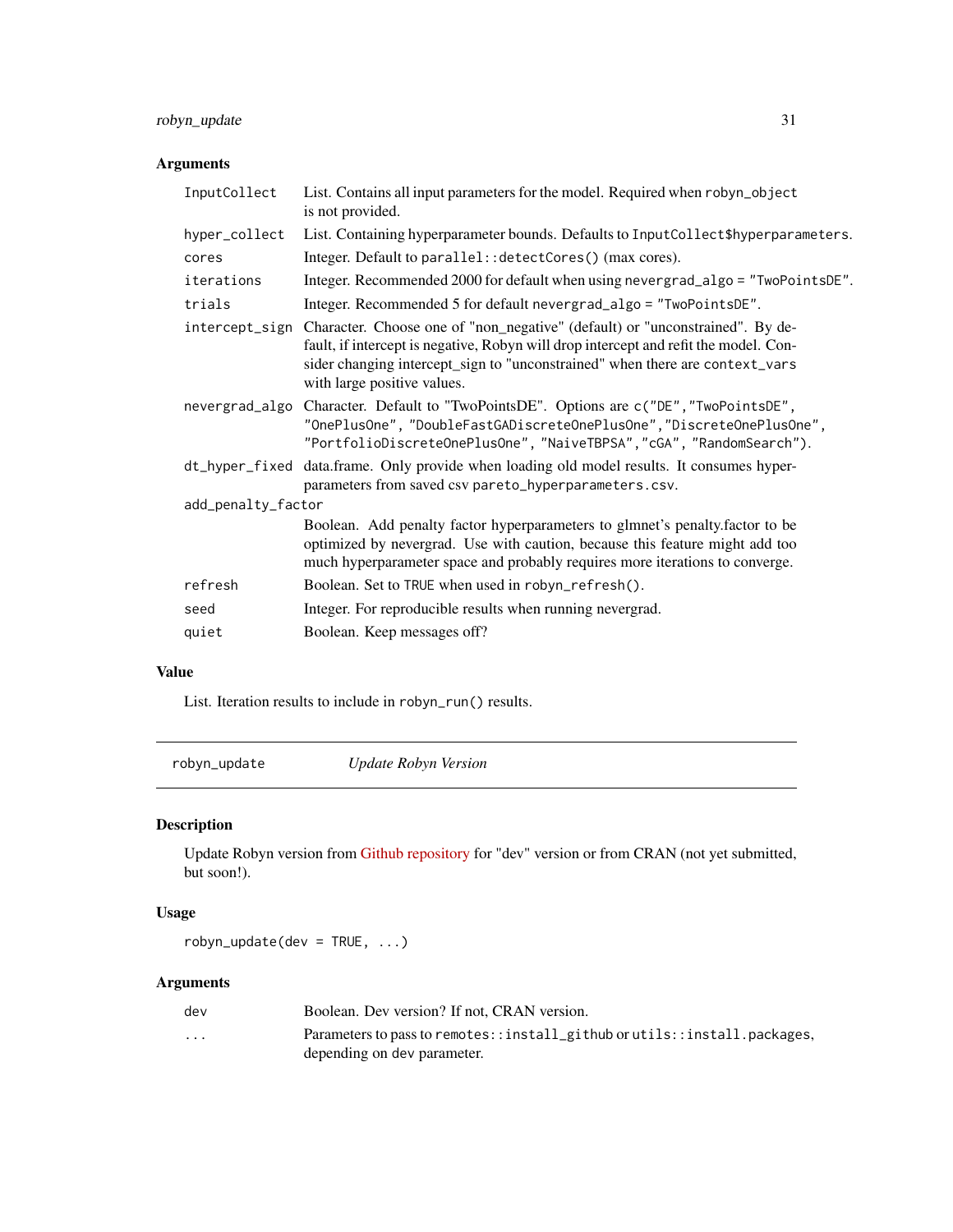# <span id="page-31-0"></span>Value

Invisible NULL.

<span id="page-31-1"></span>saturation\_hill *Hill Saturation Transformation*

#### Description

saturation\_hill is a two-parametric version of the Hill function that allows the saturation curve to flip between S and C shape.

Produce example plots for the Hill saturation curve.

#### Usage

```
saturation\_hill(x, alpha, gamma, x_marginal = NULL)
```

```
plot_saturation(plot = TRUE)
```
#### Arguments

| $\mathsf{x}$ | Numeric vector.                                                                                                                      |
|--------------|--------------------------------------------------------------------------------------------------------------------------------------|
| alpha        | Numeric. Alpha controls the shape of the saturation curve. The larger the alpha,<br>the more S-shape. The smaller, the more C-shape. |
| gamma        | Numeric. Gamma controls the inflexion point of the saturation curve. The larger<br>the gamma, the later the inflexion point occurs.  |
| x_marginal   | Numeric. When provided, the function returns the Hill-transformed value of the<br>x_marginal input.                                  |
| plot         | Boolean. Do you wish to return the plot?                                                                                             |

#### Value

Numeric values. Transformed values.

#### See Also

Other Transformations: [adstock\\_geometric\(](#page-1-1)), [mic\\_men\(](#page-7-1))

# Examples

```
saturation_hill(c(100, 150, 170, 190, 200), alpha = 3, gamma = 0.5)
```
plot\_saturation()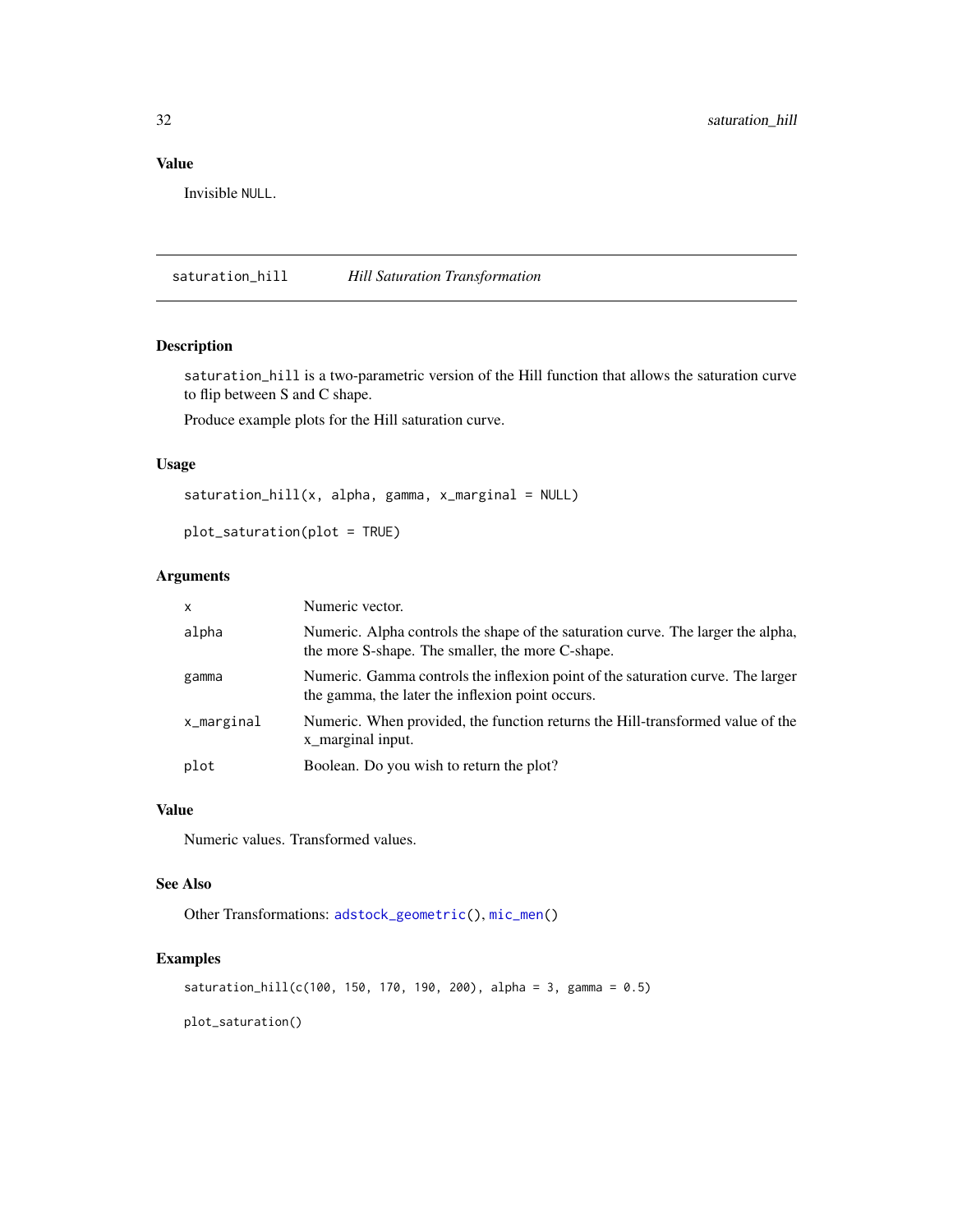<span id="page-32-0"></span>

Robyn only accepts daily, weekly and monthly data. This function is only called in robyn\_engineering().

# Usage

set\_holidays(dt\_transform, dt\_holidays, intervalType)

# Arguments

| dt transform | A data.frame. Transformed input data.                             |
|--------------|-------------------------------------------------------------------|
| dt_holidavs  | A data.frame. Raw input holiday data.                             |
| intervalType | A character. Accepts one of the values: c("day", "week", "month") |

# Value

List. Containing the all spend-exposure model results.